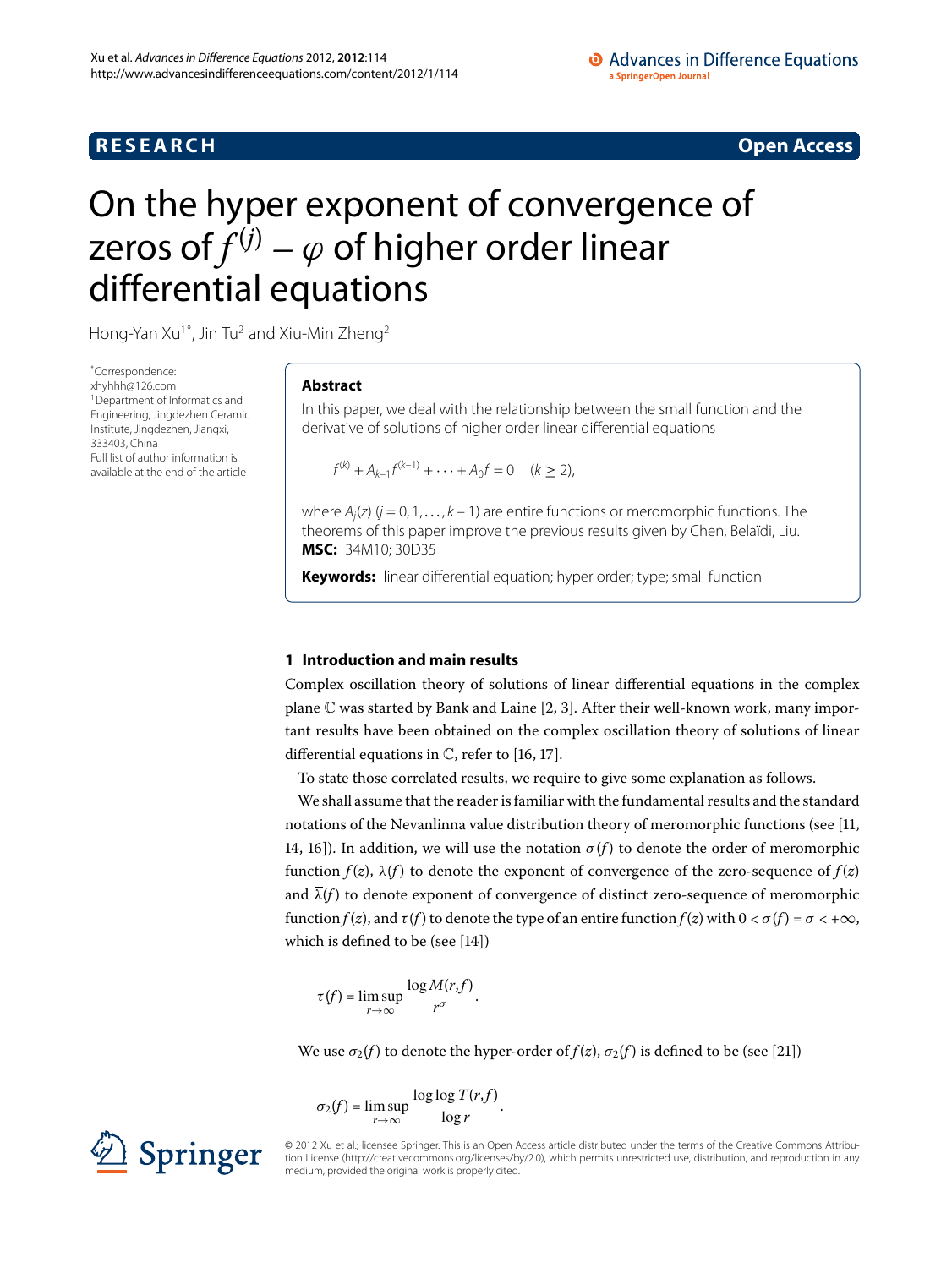We use  $\lambda_2(f)$  ( $\overline{\lambda}_2(f)$ ) to denote the hyper-exponent of convergence of the zero-sequence (distinct zero-sequence) of meromorphic function  $f(z)$ ,  $\lambda_2(f)$ ,  $\overline{\lambda}_2(f)$  are defined to be (see  $[11, 16]$  $[11, 16]$  $[11, 16]$  $[11, 16]$ 

$$
\lambda_2(f) = \limsup_{r \to \infty} \frac{\log \log N(r, \frac{1}{f})}{\log r}, \quad \text{and} \quad \overline{\lambda}_2(f) = \limsup_{r \to \infty} \frac{\log \log \overline{N}(r, \frac{1}{f})}{\log r}.
$$

Let  $\varphi(z)$  be an entire function with  $\sigma(\varphi) < \sigma(f)$  or  $\sigma_2(\varphi) < \sigma_2(f)$ , the hyper-exponent of convergence of zeros and distinct zeros of  $f(z) - \varphi(z)$  are defined to be

$$
\lambda_2(f-\varphi)=\limsup_{r\to\infty}\frac{\log\log N(r,\frac{1}{f-\varphi})}{\log r},\qquad \overline{\lambda}_2(f-\varphi)=\limsup_{r\to\infty}\frac{\log\log N(r,\frac{1}{f-\varphi})}{\log r},
$$

especially if  $\varphi(z) = z$ , we use  $\lambda_2(f - z)$  and  $\overline{\lambda}_2(f - z)$  to denote the hyper-exponent of convergence of fixed points and distinct fixed points of  $f(z)$ , respectively. We use  $mE = \int_E dt$ to denote the linear measure of a set  $E \subset (0,+\infty)$  and use  $m_l E = \int_E \frac{dt}{t}$  to denote the logarithmic measure of a set  $E \subset [1, +\infty)$ . We denote by  $S(r, f)$  any quantity satisfying

<span id="page-1-0"></span>
$$
S(r,f)=o(T(r,f)),
$$

as  $r \rightarrow +\infty$ , possibly outside of a set with finite measure. A meromorphic function  $\psi(z)$ is called a small function with respect to *f* if  $T(r, \psi) = S(r, f)$ .

For the second order linear differential equation

$$
f'' + A(z)f' + B(z)f = 0,
$$
 (1)

where  $A(z)$  and  $B(z)$  ( $\neq$  0) are entire functions, it is an interesting problem to investigate the complex oscillation of solutions of Equation ([\)](#page-1-0). Many mathematicians obtained a lot of important and significant results (see  $[1, 6, 7, 10, 13]$  $[1, 6, 7, 10, 13]$  $[1, 6, 7, 10, 13]$  $[1, 6, 7, 10, 13]$ ) by studying the above equation.

In 1996, Shon  $[15]$  $[15]$  investigated the hyper-order of the solutions of  $(1)$  $(1)$  and obtained the following result.

<span id="page-1-1"></span>**Theorem A** (see [15[\]](#page-15-14)) *Let A*(*z*) *and B*(*z*) *be entire functions such that*  $\sigma$ (*A*) <  $\sigma$ (*B*) *or*  $\sigma$ (*B*) <  $\sigma(A) < \frac{1}{2}$  $\sigma(A) < \frac{1}{2}$  $\sigma(A) < \frac{1}{2}$ , then every function  $f \not\equiv 0$  of (1) satisfies  $\sigma_2(f) \ge \max{\{\sigma(A), \sigma(B)\}}$ .

In 2006, Chen and Shon [8[\]](#page-15-15) investigated the zeros of the solution concerning small functions and fixed points of solutions of second order linear differential equations and obtained some results as follows.

**Theorem B** (see [8[\]](#page-15-15)) *Let*  $A_i(z) \neq 0$  ( $j = 1, 2$ ) *be entire functions with*  $\sigma(A_i) < 1$ *, suppose that a, b are complex numbers and satisfy ab*  $\neq 0$  *and*  $\arg a \neq \arg b$  *or a* = *cb* (0 < *c* < 1). If  $\varphi(z) \neq 0$ *is an entire function of finite order, then every non-trivial solution f of the equation*

$$
f'' + A_1(z)e^{az}f' + A_2(z)e^{bz}f = 0
$$

*satisfies*  $\overline{\lambda}(f - \varphi) = \overline{\lambda}(f' - \varphi) = \overline{\lambda}(f'' - \varphi) = \infty$ .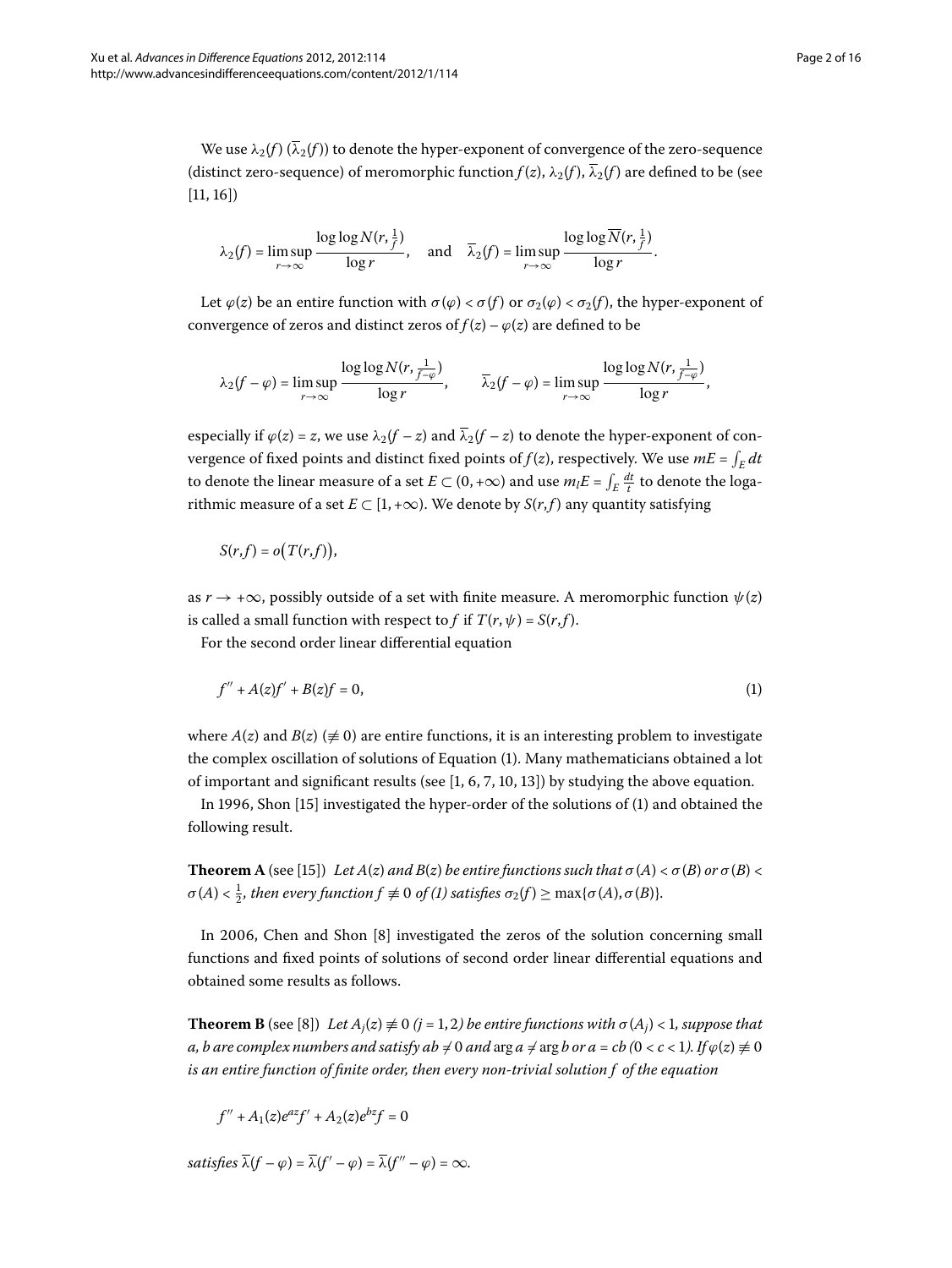<span id="page-2-2"></span>**Theorem C** (see [\[](#page-15-15)8]) *Let*  $A_1(z) \neq 0$ ,  $\varphi(z) \neq 0$ ,  $Q(z)$  *be entire functions with*  $\sigma(A_1) < 1$ ,  $1 <$  $\sigma(Q) < \infty$  *and*  $\sigma(\varphi) < \infty$ *, then every non-trivial solution f of the equation* 

<span id="page-2-1"></span><span id="page-2-0"></span>
$$
f^{\prime\prime}+A_1(z)e^{az}f^\prime+Q(z)f=0
$$

*satisfies*  $\overline{\lambda}(f - \varphi) = \overline{\lambda}(f' - \varphi) = \overline{\lambda}(f'' - \varphi) = \infty$ , where  $a \neq 0$  is a complex number.

In the same year, Liu and Zhang [18[\]](#page-15-16) investigated the fixed points when the coefficients of the equations are meromorphic functions and obtained the following result.

**Theorem D** (see [\[](#page-15-16)18]) *Suppose that*  $k \geq 2$  *and*  $A(z)$  *is a transcendental meromorphic function satisfying*  $\delta(\infty, A) = \underline{\lim}_{r \to \infty} \frac{m(r, A)}{T(r, A)} = \delta > 0$ ,  $\sigma(A) = \sigma < +\infty$ . Then every meromorphic *solution*  $f \not\equiv 0$  *of the equation* 

<span id="page-2-3"></span>
$$
f^{(k)} + A(z)f = 0 \tag{2}
$$

satisfies that  $f$  and  $f', f'', \ldots, f^{(k)}$  all have infinitely many fixed points and  $\overline{\lambda}(f^{(j)} - z) = \sigma$  $(j = 0, 1, \ldots, k)$ .

For Equation [\(](#page-2-0)2), Belaïdi [\[](#page-15-18)4], Belaïdi and El Farissi [5] investigated the fixed points and the relationship between small functions and differential polynomials of solutions of Equa-tion [\(](#page-2-0)2) and obtained some results which improve Theorems [D](#page-2-1) and [C](#page-2-2).

There naturally arises an interesting subject on the problems of fixed points of solutions of the differential equation

$$
f^{(k)} + A_{k-1}f^{(k-1)} + \dots + A_0f = 0 \quad (k \ge 2),
$$
\n(3)

<span id="page-2-4"></span>where  $A_i(z)$  ( $j = 0, 1, ..., k - 1$ ) are entire functions.

In this paper, we will deal with the above equation and investigate the relationship be-tween small functions and derivative of solutions of Equation (2[\)](#page-2-0) and obtain some theorems which improve the previous results given by Chen, Kwon and *etc*.

**Theorem 1.1** Let  $A_i(z)$ ,  $j = 0, 1, ..., k-1$  be entire functions with finite order and satisfy one *of the following conditions:*

- $(i)$  max $\{\sigma(A_i): i = 1, 2, ..., k 1\} < \sigma(A_0) < \infty;$
- <span id="page-2-5"></span>*(ii)*  $0 < \sigma(A_{k-1}) = \cdots = \sigma(A_1) = \sigma(A_0) < \infty$  and  $\max{\{\tau(A_i) : j = 1, 2, ..., k - 1\}} =$  $\tau_1 < \tau(A_0) = \tau$ ,

*then for every solution f*  $\neq$  0 *of [\(](#page-2-3)3) and for any entire function*  $\varphi(z) \neq 0$  *satisfying*  $\sigma_2(\varphi) <$ *σ*(*A*)*, we have*

$$
\overline{\lambda}_2(f-\varphi)=\overline{\lambda}_2(f'-\varphi)=\overline{\lambda}_2(f''-\varphi)=\overline{\lambda}_2(f'''-\varphi)=\overline{\lambda}_2(f^{(i)}-\varphi)=\sigma_2(f)=\sigma(A_0)\quad (i\in\mathbb{N}).
$$

**Theorem 1.2** Let  $A_i(z)$ ,  $j = 1, 2, \ldots, k - 1$  be polynomials,  $A_0(z)$  be a transcendental entire *function, then for every solution f*  $\neq$  0 *of* [\(](#page-2-3)*3*) *and for any entire function*  $\varphi(z)$  *of finite order, we have*

 $(i)$   $\overline{\lambda}(f - \varphi) = \lambda(f - \varphi) = \sigma(f) = \infty;$  $\overline{\lambda}(i\vec{i})$   $\overline{\lambda}(f^{(i)} - \varphi) = \lambda(f^{(i)} - \varphi) = \sigma(f^{(i)} - \varphi) = \infty$   $(i \geq 1, i \in \mathbb{N})$ .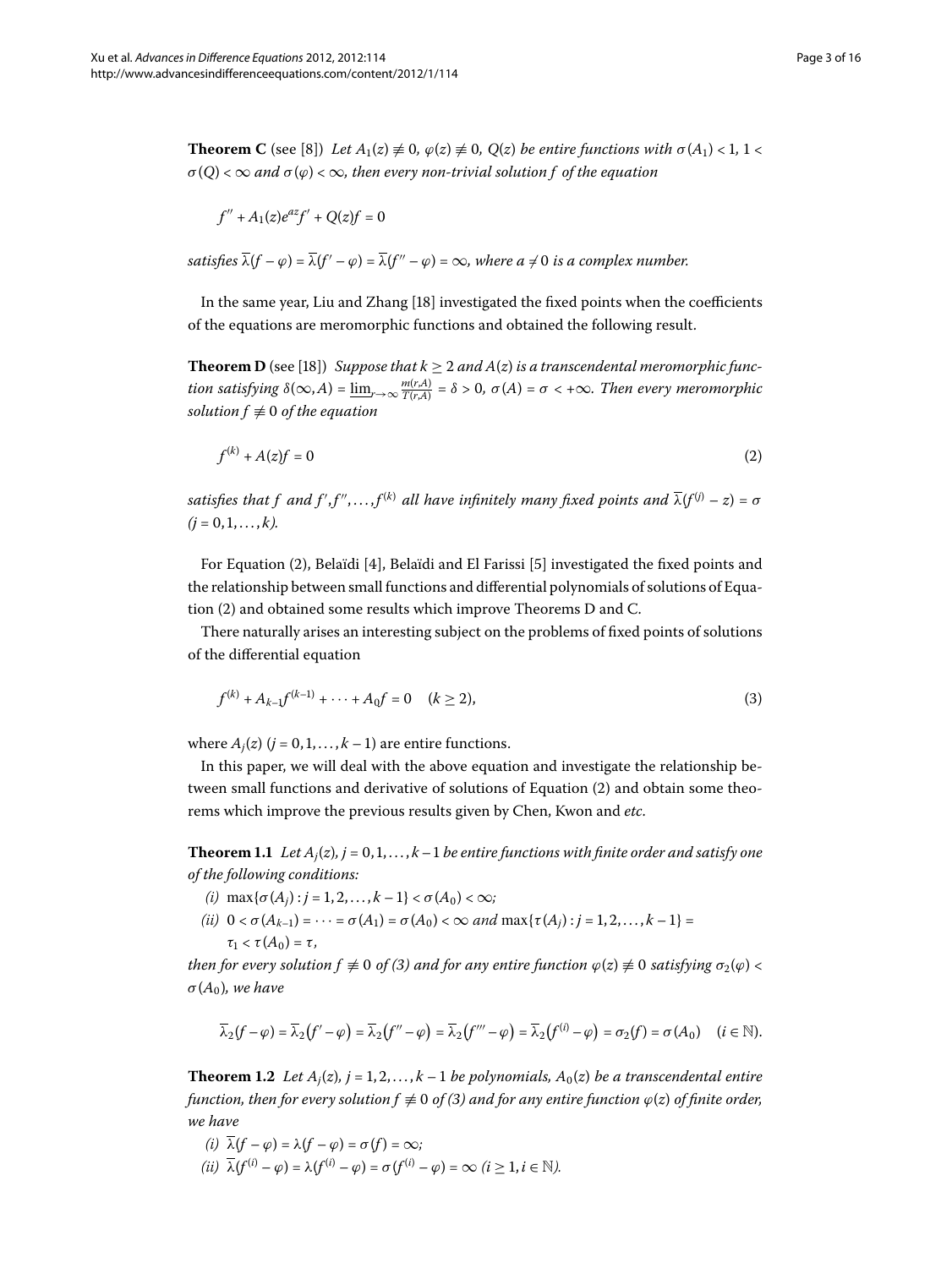<span id="page-3-0"></span>**Theorem 1.3** Let  $A_i(z)$ ,  $j = 0, 1, \ldots, k - 1$  be meromorphic functions satisfying max $\{\sigma(A_i):$  $j = 1, 2, \ldots, k - 1$ } <  $\sigma(A_0)$  *and*  $\delta(\infty, A_0) > 0$ . Then for every meromorphic solution  $f \not\equiv 0$  of  $(3)$  $(3)$  and for any meromorphic function  $\varphi(z) \neq 0$  satisfying  $\sigma_2(\varphi) < \sigma(A_0)$ , we have  $\overline{\lambda}_2(f^{(i)} \varphi$ ) =  $\lambda_2(f^{(i)} - \varphi) > \sigma(A_0)$  (*i* = 0, 1, ...,), where  $f^{(0)} = f$ .

**Remark 1[.](#page-3-0)1** The following example shows that Theorem 1.3 is not valid when  $A_i(z)$ ,  $j =$  $0, 1, \ldots, k-1$  do not satisfy the condition max $\{\sigma(A_i): i = 1, 2, \ldots, k-1\} < \sigma(A_0)$ .

**Example 1.1** For the equation

<span id="page-3-1"></span>
$$
f'' + \frac{e^{2z} + e^z - 1}{1 - e^z} f' + \frac{-e^{2z}}{1 - e^{z}} f = 0,
$$
 (†)

we can easily get that Equation ( $\sharp$ ) has a solution  $f(z) = e^{e^z} + e^z$ . And the functions  $\frac{e^{2z} + e^z - 1}{1 - e^z}$ ,  $-\frac{e^{2z}}{1-e^z}$  are meromorphic and satisfy *δ*(∞,  $\frac{-e^{2z}}{1-e^z}$ ) =  $\frac{1}{2}$ . Take *ϕ*(*z*) =  $e^z$ , then *σ*<sub>2</sub>(*ϕ*) < *σ*( $\frac{-e^{2z}}{1-e^z}$ ). Thus, we can get that  $\overline{\lambda}_2(f' - \varphi) = \overline{\lambda}_2(e^{e^z}e^z) = 0 \neq 1 = \sigma(\frac{-e^{2z}}{1-e^z}).$ 

From Theorems 1[.](#page-3-0)1-1.3, if  $\varphi(z) = z$ , we can get the following corollaries easily.

**Corollary 1.1** *Under the assumptions of Theorem 1.1, if*  $\varphi(z) = z$ , for every solution  $f \neq 0$ *of [\(](#page-2-3)), we have*

$$
\overline{\lambda}_2(f-z)=\overline{\lambda}_2(f'-z)=\overline{\lambda}_2(f''-z)=\overline{\lambda}_2(f^{(i)}-z)=\sigma_2(f)=\sigma(A_0)\quad (i\in\mathbb{N}).
$$

<span id="page-3-2"></span>**Corollary 1.2** *Under the assumptions of Theorem 1.2, if*  $\varphi(z) = z$ , for every solution  $f \neq 0$ *of [\(](#page-2-3)), we have*

- $(i)$   $\overline{\lambda}(f-z) = \lambda(f-z) = \sigma(f) = \infty;$
- $(iii)$   $\overline{\lambda}(f^{(i)} z) = \lambda(f^{(i)} z) = \sigma(f^{(i)} z) = \infty$   $(i > 1, i \in \mathbb{N})$ .

**Corollary 1[.](#page-3-0)3** Under the assumptions of Theorem 1.3, if  $\varphi(z) = z$ , for every meromorphic *solution f*  $\neq$  0 *of* (3[\)](#page-2-3), we have  $\overline{\lambda}_2(f^{(i)} - z) = \lambda_2(f^{(i)} - z) \ge \sigma_2(A_0)$  (*i* = 0,1,...), where  $f^{(0)} = f$ .

**Remark 1.2** In Theorem [B,](#page-1-1) if  $ab \neq 0$  and  $a = cb$  ( $0 < c < 1$ ), it is easy to see that  $\sigma(A_1e^{az}) =$  $\sigma(A_2e^{bz}) = 1$  and  $\tau(A_1e^{az}) = |a| < \tau(A_2e^{bz}) = |b|$ . By Theorem 1.1, for every solution  $f \neq 0$ of [\(](#page-2-3)3) and for any entire function  $\varphi(z) \neq 0$  with  $\sigma_2(\varphi) < 1$ , we have  $\overline{\lambda}_2(f - \varphi) = \overline{\lambda}_2(f' - \varphi)$  $\overline{\lambda}_2(f'' - \varphi) = 1$ [.](#page-2-4) Therefore, Theorem 1.1 is also a partial extension of Theorem [B.](#page-1-1) Theo-rem 1[.](#page-3-2)2 is the improvement of Theorem [C.](#page-2-2) Theorem 1.3 and Corollary 1.3 are the improvements of Theorem [D.](#page-2-1)

# <span id="page-3-4"></span>**2 Some lemmas**

To prove our theorems, we require the following lemmas.

**Lemma 2.1** Assume  $f \neq 0$  is a solution of Equation (3[\)](#page-2-3), set  $g = f - \varphi$ , then g satisfies the *equation*

<span id="page-3-3"></span>
$$
g^{(k)} + A_{k-1}g^{(k-1)} + \dots + A_0g = -\left[\varphi^{(k)} + A_{k-1}\varphi^{(k-1)} + \dots + A_0\varphi\right].
$$
 (4)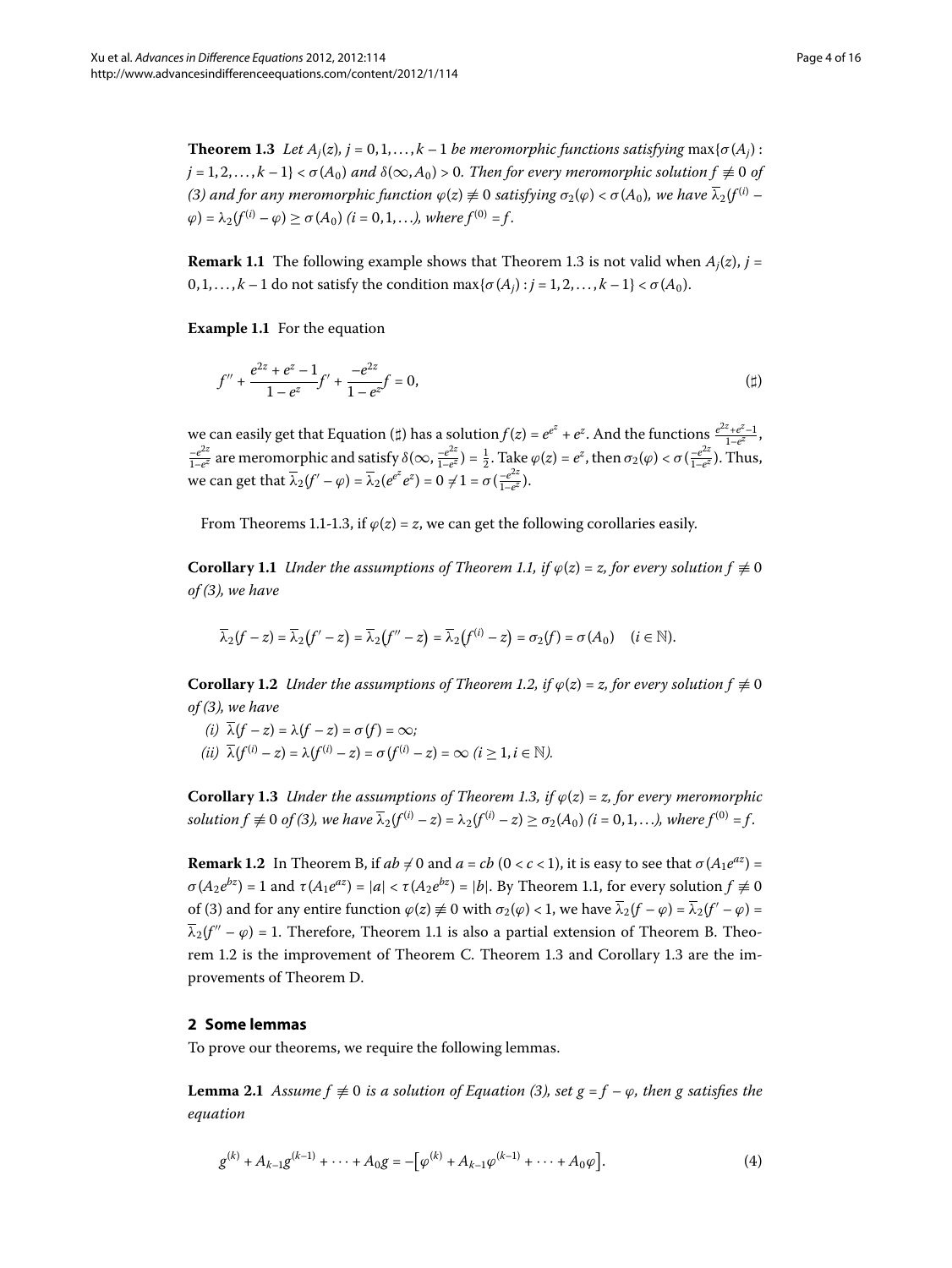<span id="page-4-6"></span>*Proof* Since  $g = f - \varphi$ , we have  $g' = f' - \varphi', \ldots, g^{(k)} = f^{(k)} - \varphi^{(k)}$ . Substituting them into Equation  $(3)$  $(3)$ , we have  $(4)$ .  $\Box$ 

**Lemma 2.2** Assume  $f \neq 0$  is a solution of Equation (3[\)](#page-2-3), set  $g_1 = f' - \varphi$ , then  $g_1$  satisfies the *equation*

<span id="page-4-5"></span><span id="page-4-2"></span><span id="page-4-1"></span>
$$
g_1^{(k)} + U_{k-1}^1 g_1^{(k-1)} + \dots + U_0^1 g_1 = -\big[\varphi^{(k)} + U_{k-1}^1 \varphi^{(k-1)} + \dots + U_0^1 \varphi\big],\tag{5}
$$

*where*  $U_j^1 = A'_{j+1} + A_j - \frac{A'_0}{A_0}A_{j+1}$ ,  $j = 0, 1, 2, ..., k-1$  and  $A_k \equiv 1$ .

*Proof* Since  $g_1 = f' - \varphi$ , we have

$$
f' = g_1 + \varphi, \qquad f'' = g_1' + \varphi', \dots, f^{(k+1)} = g_1^{(k)} + \varphi^{(k)}.
$$
 (6)

And the derivation of  $(3)$  $(3)$  is

<span id="page-4-0"></span>
$$
f^{(k+1)} + A_{k-1}f^{(k)} + (A'_{k-1} + A_{k-2})f^{(k-1)} + \dots + (A'_{1} + A_{0})f' + A'_{0}f = 0.
$$
 (7)

We can rewrite  $(3)$  $(3)$  as

<span id="page-4-3"></span>
$$
f = -\frac{1}{A_0} \left( f^{(k)} + A_{k-1} f^{(k-1)} + \dots + A_1 f' \right). \tag{8}
$$

Substituting  $(8)$  $(8)$  into  $(7)$ , we have

$$
f^{(k+1)} + \left(A_{k-1} - \frac{A'_0}{A_0}\right) f^{(k)} + \left(A'_{k-1} + A_{k-2} - \frac{A'_0}{A_0} A_{k-1}\right) f^{(k-1)} + \dots + \left(A'_1 + A_0 - \frac{A'_0}{A_0} A_1\right) f' = 0.
$$
\n(9)

Substituting  $(6)$  $(6)$  into  $(9)$  $(9)$ , we have

$$
g_1^{(k)} + \left(A_{k-1} - \frac{A'_0}{A_0}\right)g_1^{(k-1)} + \left(A'_{k-1} + A_{k-2} - \frac{A'_0}{A_0}A_{k-1}\right)g_1^{(k-2)}
$$
  
+  $\cdots + \left(A'_1 + A_0 - \frac{A'_0}{A_0}A_1\right)g_1$   
=  $-\left[\varphi^{(k)} + \left(A_{k-1} - \frac{A'_0}{A_0}\right)\varphi^{(k-1)} + \left(A'_{k-1} + A_{k-2} - \frac{A'_0}{A_0}A_{k-1}\right)\varphi^{(k-2)} + \cdots + \left(A'_1 + A_0 - \frac{A'_0}{A_0}A_1\right)\varphi\right].$  (10)

Set  $U_j^1 = A'_{j+1} + A_j - \frac{A'_0}{A_0} A_{j+1}$ ,  $j = 0, 1, 2, ..., k-1$  and  $A_k \equiv 1$ . Then from [\(](#page-4-3)9[\)](#page-4-4) and (10), we can get

$$
f^{(k+1)} + U_{k-1}^1 f^{(k)} + U_{k-2}^1 f^{(k-1)} + \dots + U_0^1 f' = 0
$$
\n(11)

and  $(5)$  $(5)$ .

Thus, we complete the proof of Lemma 2[.](#page-4-6)2.  $\Box$ 

<span id="page-4-7"></span><span id="page-4-4"></span>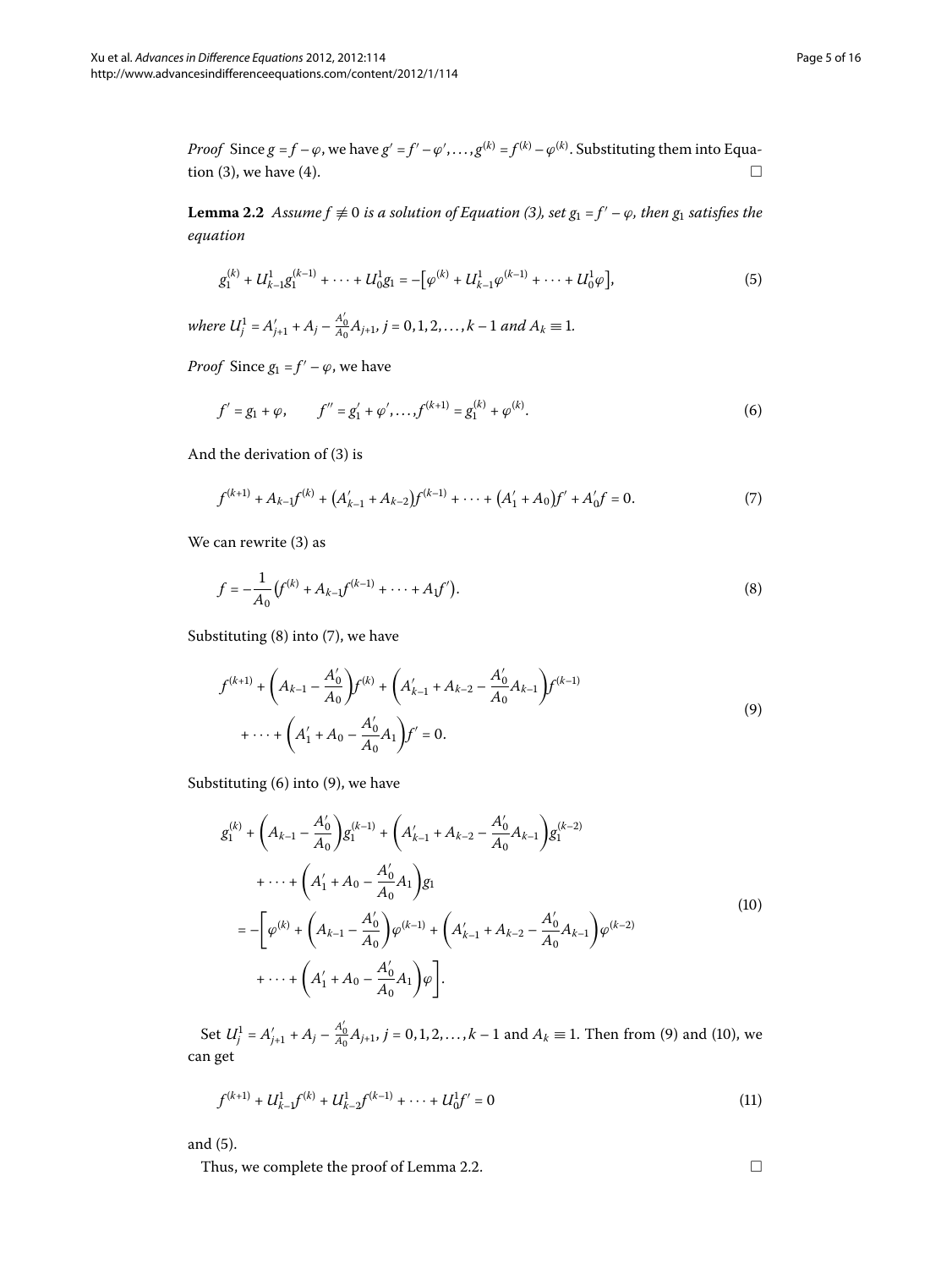<span id="page-5-4"></span>**Lemma 2.3** Assume  $f \neq 0$  is a solution of Equation [\(](#page-2-3)3), set  $g_2 = f'' - \varphi$ , then  $g_2$  satisfies the *equation*

<span id="page-5-3"></span><span id="page-5-1"></span>
$$
g_2^{(k)} + U_{k-1}^2 g_2^{(k-1)} + \dots + U_{0}^2 g_2 = -\left[\varphi^{(k)} + U_{k-1}^2 \varphi^{(k-1)} + \dots + U_{0}^2 \varphi\right],\tag{12}
$$

where 
$$
U_j^2 = U_{j+1}^1' + U_j^1 - \frac{U_0^1'}{U_0^1} U_{j+1}^1
$$
,  $j = 0, 1, 2, ..., k-1$  and  $U_k^1 \equiv 1$ .

*Proof* Since  $g_2 = f'' - \varphi$ , we can get

<span id="page-5-0"></span>
$$
f'' = g_2 + \varphi, \qquad f''' = g'_2 + \varphi', \qquad \dots, \qquad f^{(k+2)} = g_2^{(k)} + \varphi^{(k)}.
$$
 (13)

The derivation of  $(11)$  is

$$
f^{(k+2)} + U_{k-1}^1 f^{(k+1)} + (U_{k-1}^1' + U_{k-2}^1) f^{(k)} + \dots + (U_1^{1'} + U_0^1) f'' + U_0^{1'} f' = 0.
$$
 (14)

Substituting  $(11)$  $(11)$  into  $(14)$  $(14)$ , we have

$$
f^{(k+2)} + \left( U_{k-1}^1 - \frac{U_0^{1'}}{U_0^1} \right) f^{(k+1)} + \left( U_{k-1}^1' + U_{k-2}^1 - \frac{U_0^{1'}}{U_0^1} U_{k-1}^1 \right) f^{(k)}
$$
  
+ \cdots + \left( U\_1^{1'} + U\_0^1 - \frac{U\_0^{1'}}{U\_0^1} U\_1^1 \right) f'' = 0. (15)

<span id="page-5-7"></span>Set  $U_j^2 = U_{j+1}^1' + U_j^1 - \frac{U_0^1'}{U_0^1}$ *U*<sup>1</sup><sub>*U*<sup>1</sup><sub>*U*</sub><sup>1</sup><sub>*U*</sub><sup>1</sup><sub>*J*</sub><sup>1</sup> *j* = 0, 1, 2, . . . , *k* − 1 and *U*<sup>1</sup><sup>*k*</sup> ≡ 1, then from [\(](#page-5-0)14) we have</sub>

$$
f^{(k+2)} + U_{k-1}^2 f^{(k+1)} + U_{k-2}^2 f^{(k)} + \dots + U_0^2 f'' = 0.
$$
 (16)

Substituting  $(13)$  $(13)$  into  $(16)$ , we can get  $(12)$ .

Thus, this completes the proof of Lemma 2.3.

<span id="page-5-6"></span><span id="page-5-5"></span><span id="page-5-2"></span>
$$
\qquad \qquad \Box
$$

**Lemma 2.4** Assume  $f \neq 0$  is a solution of Equation (3[\)](#page-2-3), set  $g_3 = f''' - \varphi$ , then  $g_3$  satisfies the *equation*

$$
g_3^{(k)} + U_{k-1}^3 g_3^{(k-1)} + \dots + U_0^3 g_3 = -\left[\varphi^{(k)} + U_{k-1}^3 \varphi^{(k-1)} + \dots + U_0^3 \varphi\right],\tag{17}
$$

*where*  $U_j^3 = U_{j+1}^2 + U_j^2 - \frac{U_0^2}{U_0^2}$  $\frac{u_0^2}{u_0^2} U_{j+1}^2$ ,  $j = 0, 1, 2, ..., k-1$  and  $U_k^2 \equiv 1$ .

*Proof* Since  $g_3 = f''' - \varphi$ , we have

$$
f''' = g_3 + \varphi, \qquad f^{(4)} = g'_3 + \varphi', \qquad \dots, \qquad f^{(k+3)} = g_3^{(k)} + \varphi^{(4)}.
$$
 (18)

The derivation of  $(16)$  is

$$
f^{(k+3)} + U_{k-1}^2 f^{(k+2)} + (U_{k-1}^2 + U_{k-2}^2) f^{(k+1)} + \dots + (U_1^{2'} + U_0^2) f''' + U_0^{2'} f'' = 0.
$$
 (19)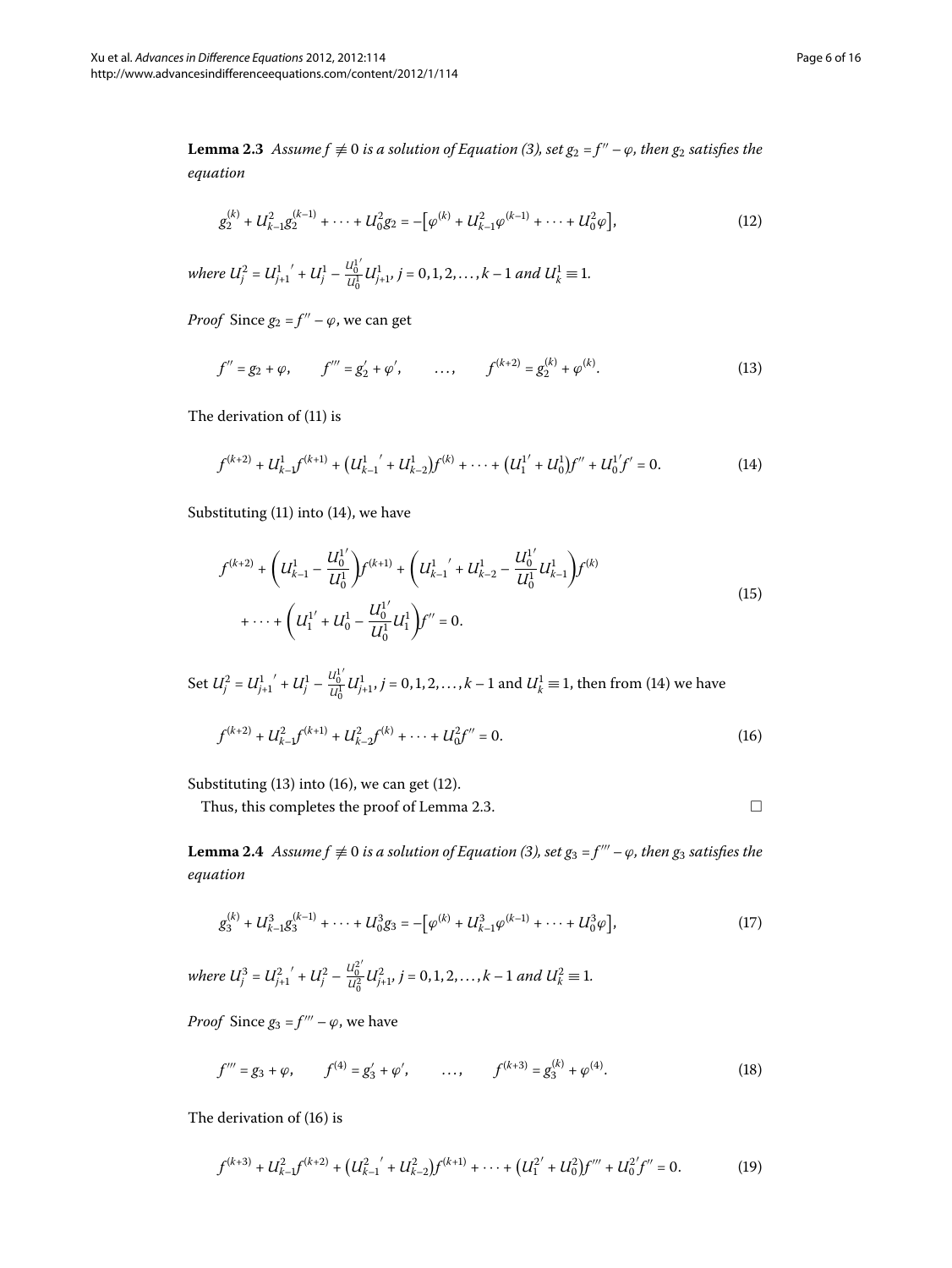Substituting  $(16)$  $(16)$  into  $(18)$ , we have

$$
f^{(k+3)} + \left( U_{k-1}^2 - \frac{U_0^2}{U_0^2} \right) f^{(k+2)} + \left( U_{k-1}^2 + U_{k-2}^2 - \frac{U_0^2}{U_0^2} U_{k-1}^2 \right) f^{(k+1)} + \dots + \left( U_1^{2'} + U_0^2 - \frac{U_0^2}{U_0^2} U_1^2 \right) f''' = 0.
$$
\n
$$
(20)
$$

<span id="page-6-8"></span>Set  $U_j^3 = U_{j+1}^2 + U_j^2 - \frac{U_0^2}{U_0^2}$  $\frac{u_0^2}{u_0^2}$  *U*<sub> $\hat{i}_{+1}$ , *j* = 0, 1, 2, . . . , *k* – 1 and *U*<sup>2</sup><sub>*k*</sub> ≡ 1, then from (20) we have</sub>

$$
f^{(k+3)} + U_{k-1}^3 f^{(k+2)} + U_{k-2}^3 f^{(k+1)} + \dots + U_0^3 f''' = 0.
$$
 (21)

Substituting  $(18)$  $(18)$  into  $(21)$ , we can get  $(17)$ .

Thus, we complete the proof of Lemma 2[.](#page-5-7)4.

<span id="page-6-5"></span><span id="page-6-4"></span><span id="page-6-3"></span><span id="page-6-2"></span><span id="page-6-1"></span><span id="page-6-0"></span> $\Box$ 

**Lemma 2.5** Assume  $f \neq 0$  is a solution of Equation [\(](#page-2-3)3), set  $g_i = f^{(i)} - \varphi$ , then  $g_i$  satisfies the *equation*

$$
g_i^{(k)} + U_{k-1}^i g_i^{(k-1)} + \dots + U_0^i g_i = -\big[\varphi^{(k)} + U_{k-1}^i \varphi^{(k-1)} + \dots + U_0^i \varphi\big],\tag{22}
$$

*where*  $U_j^i = U_{j+1}^{i-1'} + U_j^{i-1} - \frac{U_0^{i-1'}}{U_0^{i-1}}$  $U_0^{i-1} U_{j+1}^{i-1}, j = 0, 1, 2, ..., k-1, U_k^{i-1} \equiv 1$  and  $i \in \mathbb{N}$ .

*Proof* The inductive method will be used to prove it.

At first, from Lemmas 2[.](#page-5-7)2-2.4, we get that  $(22)$  $(22)$  holds for  $i = 1, 2, 3$ .

Next, suppose that  $g_i = f^{(i)} - \varphi$  $g_i = f^{(i)} - \varphi$  $g_i = f^{(i)} - \varphi$ ,  $i \le n$ ,  $n \in \mathbb{N}$  satisfy (22). Thus,  $g_n = f^{(n)} - \varphi$  satisfies the equation

$$
g_n^{(k)} + U_{k-1}^n g_n^{(k-1)} + \dots + U_0^n g_n = -\big[\varphi^{(k)} + U_{k-1}^n \varphi^{(k-1)} + \dots + U_0^n \varphi\big],\tag{23}
$$

where  $U_j^n = U_{j+1}^{n-1'} + U_j^{n-1} - \frac{U_0^{n-1'}}{U_0^{n-1}}$  $\frac{u_0^{n}}{u_0^{n-1}} U_{j+1}^{n-1}, j = 0, 1, 2, ..., k-1$  and  $U_k^{n-1} \equiv 1$ . Since  $g_n = f^{(n)} - \varphi$ , we have

$$
f^{(n+1)} = g'_n + \varphi', \qquad f^{(n+2)} = g''_n + \varphi'', \qquad \dots, \qquad f^{(k+n)} = g^{(k)}_n + \varphi^{(k)}.
$$
 (24)

From  $(23)$  $(23)$  and  $(24)$ , we have

<span id="page-6-7"></span>
$$
f^{(k+n)} + U_{k-1}^n f^{(k+n-1)} + U_{k-2}^n f^{(k+n-2)} + \dots + U_0^n f^{(n)} = 0.
$$
 (25)

Now we will prove that  $g_{n+1} = f^{(n+1)} - \varphi$  $g_{n+1} = f^{(n+1)} - \varphi$  $g_{n+1} = f^{(n+1)} - \varphi$  satisfies (22). Since  $g_{n+1} = f^{(n+1)} - \varphi$ , we have

<span id="page-6-6"></span>
$$
f^{(n+2)} = g'_{n+1} + \varphi', \qquad f^{(n+3)} = g''_{n+1} + \varphi'', \qquad \dots, \qquad f^{(n+k+1)} = g^{(k)}_{n+1} + \varphi^{(k)}.
$$
 (26)

The derivation of  $(25)$  is

$$
f^{(k+n+1)} + U_{k-1}^n f^{(k+n)} + (U_{k-1}^n' + U_{k-2}^n) f^{(k+n-1)} + \dots + U_0^n f^{(n)} = 0.
$$
 (27)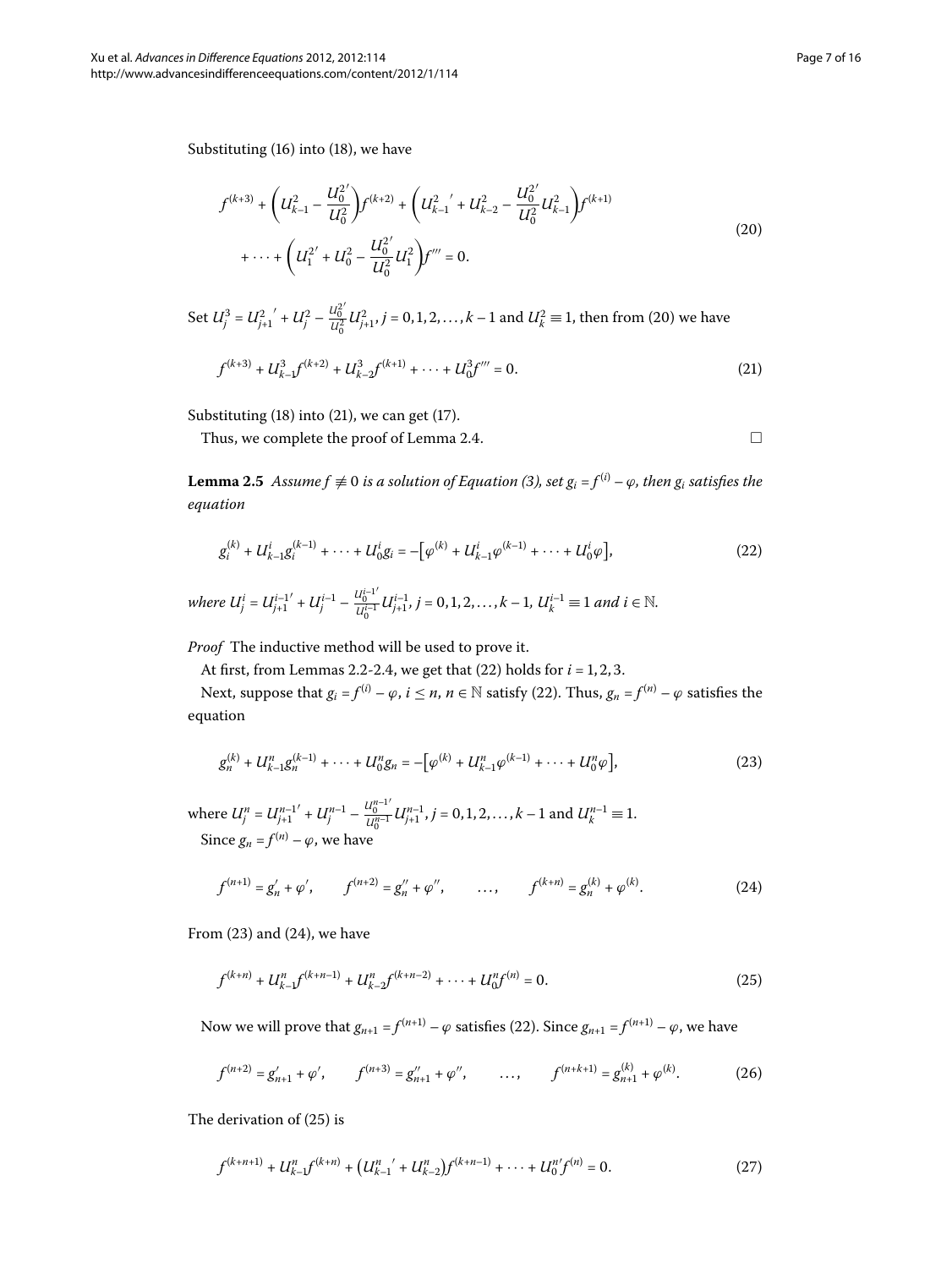Substituting  $(25)$  $(25)$  into  $(27)$ , we have

$$
f^{(k+n+1)} + \left( U_{k-1}^n - \frac{U_0^{n'}}{U_0^n} \right) f^{(k+n)} + \left( U_{k-1}^n' + U_{k-2}^n - \frac{U_0^{n'}}{U_0^n} U_{k-1}^n \right) f^{(k+n-1)} + \dots + \left( U_1^{n'} + U_0^n - \frac{U_0^{n'}}{U_0^n} U_1^n \right) f^{(n)} = 0.
$$
\n(28)

From the definition of  $U^i_j$  and (28), we have

$$
f^{(k+n+1)} + U_{k-1}^{n+1} f^{(k+n)} + \dots + U_1^{n+1} f^{(n+1)} + U_0^{n+1} f^{(n)} = 0,
$$
\n(29)

<span id="page-7-3"></span>where  $U_j^{n+1} = U_{j+1}^{n'} + U_j^n - \frac{U_0^{n'}}{U_0^n}$  $\frac{u_0^n}{u_0^n} U_{j+1}^n$ ,  $j = 0, 1, 2, ..., k - 1$  and  $U_k^n \equiv 1$ . Substituting (26[\)](#page-6-7) into  $(29)$  $(29)$ , we have

$$
g_{n+1}^{(k)} + U_{k-1}^{n+1}g_{n+1}^{(k-1)} + \cdots + U_0^{n+1}g_{n+1} = -\left[\varphi^{(k)} + U_{k-1}^{n+1}\varphi^{(k-1)} + \cdots + U_0^{n+1}\varphi\right].
$$
 (30)

This completes the proof of Lemma 2[.](#page-6-8)5.  $\Box$ 

<span id="page-7-4"></span><span id="page-7-1"></span><span id="page-7-0"></span>

Similar to the proof of [\[](#page-15-19)19, Lemma 3.8], we can get the following lemma.

<span id="page-7-5"></span>**Lemma 2.6** Let  $f(z)$  be a transcendental meromorphic function with  $\sigma(f) = \sigma \geq 0$ , then *there exists a set*  $E \subset [1, +\infty)$  *with infinite logarithmic measure such that for all r*  $\in E$ *, we have*

$$
\lim_{r \to \infty} \frac{\log T(r, f)}{\log r} = \sigma, \quad r \in E.
$$

**Lemma 2.7** Let  $A_0(z)$ ,  $A_1(z)$ , ...,  $A_{k-1}(z)$  be entire functions with finite order and satisfy  $\max{\{\sigma(A_i): i = 1, 2, ..., k - 1\}} = \sigma_1 < \sigma(A_0) < \infty$ , and set

$$
U_j^1 = A'_{j+1} + A_j - \frac{A'_0}{A_0}A_{j+1}
$$

*and*

$$
U_j^i = U_{j+1}^{i-1'} + U_j^{i-1} - \frac{U_0^{i-1'}}{U_0^{i-1}} U_{j+1}^{i-1},
$$

*where j* = 0,1,2,..., $k - 1$ ,  $A_k \equiv 1$ ,  $U_k^{i-1} \equiv 1$  and  $i \in \mathbb{N}$ . Then there exists a set E with infinite *logarithmic measure such that*

<span id="page-7-2"></span>
$$
\lim_{r \to \infty} \frac{\log m(r, U_0^i)}{\log r} = \sigma(A_0) > \limsup_{r \to \infty} \frac{\max_{1 \le j \le k-1} \{ \log m(r, U_j^i) \}}{\log r} = \sigma_1, \quad r \in E. \tag{31}
$$

*Proof* The inductive method will be used to prove it.

First, when  $i = 1$ , *i.e.*,  $U_j^1 = A'_{j+1} + A_j - \frac{A'_0}{A_0}A_{j+1}$ ,  $j = 0, 1, 2, ..., k-1$  and  $A_k \equiv 1$ . When *j* = 0, that is  $U_0^1 = A'_1 + A_0 - \frac{A'_0}{A_0}A_1$ . Then, we have

$$
m(r, U_0^1) \le m(r, A_1) + m(r, A_0) + m\left(r, \frac{A_1'}{A_1}\right) + m\left(r, \frac{A_0'}{A_0}\right) + O(1). \tag{32}
$$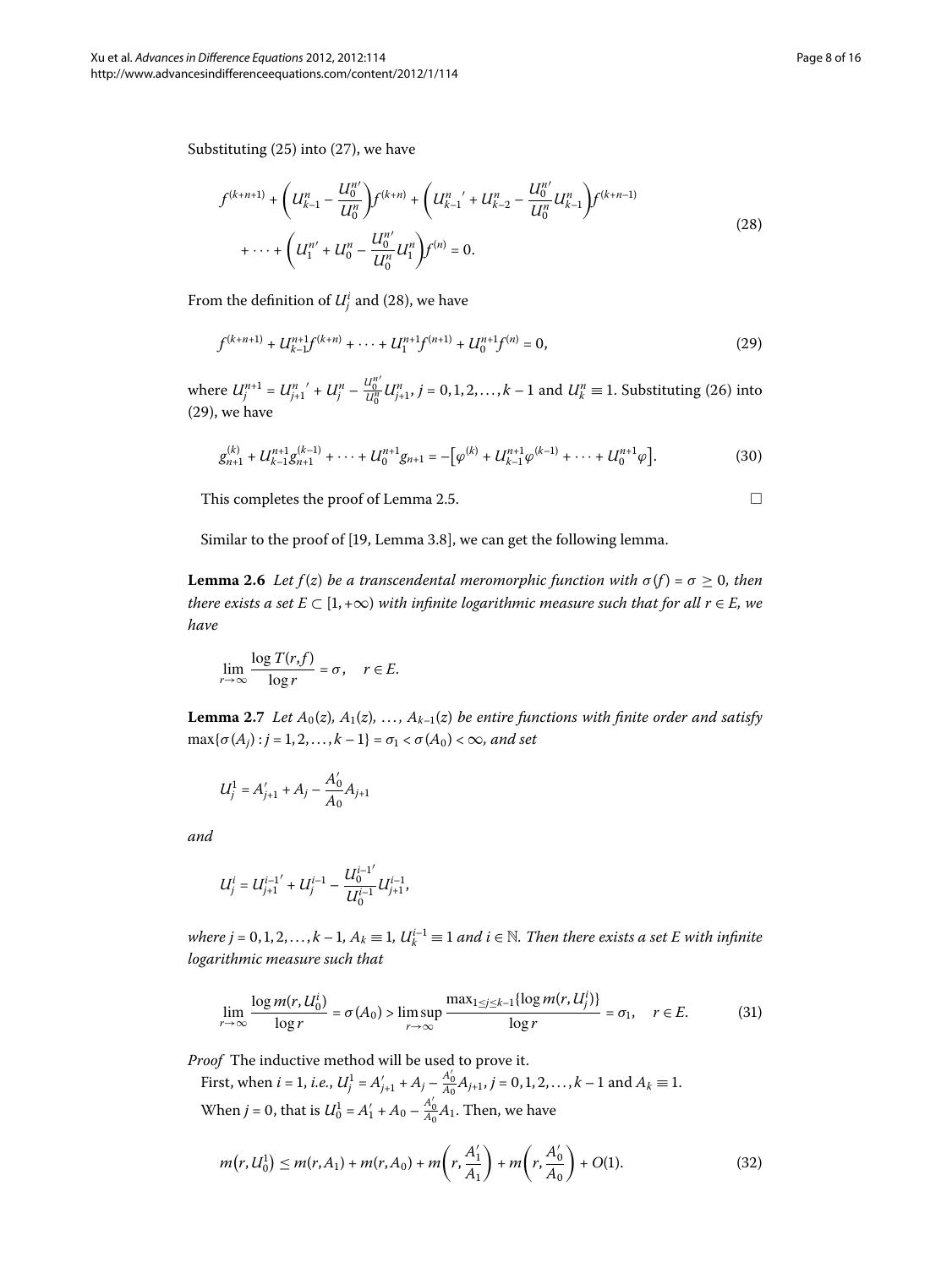<span id="page-8-1"></span><span id="page-8-0"></span>
$$
m(r, A_0) \le m(r, A_1) + m(r, U_0^1) + m\left(r, \frac{A'_1}{A_1}\right) + m\left(r, \frac{A'_0}{A_0}\right) + O(1). \tag{33}
$$

When  $j \neq 0$ ,  $j = 1, 2, ..., k - 1$ , from the definitions of  $U_j^1$ , we have

<span id="page-8-2"></span>
$$
m(r, U_j^1) \le m(r, A_{j+1}) + m(r, A_j) + m\left(r, \frac{A'_0}{A_0}\right) + m\left(r, \frac{A'_j}{A_j}\right) + O(1). \tag{34}
$$

Since  $A_j(z)$  are entire functions with  $\max{\{\sigma(A_j) : j = 1, 2, ..., k - 1\}} < \sigma(A_0) < \infty$  and (34), we have

$$
\max_{1 \le j \le k-1} \{ m(r, U_j^1) \} \le \max_{1 \le j \le k-1} \{ m(r, A_j) + o(m(r, A_0)) + O(\log r) \}.
$$
 (35)

From (32[\)](#page-8-1), [\(](#page-8-2)33), (35) and Lemma 2[.](#page-7-3)6, there exists a set  $E \subset [1, +\infty)$  with infinite logarithmic measure such that

<span id="page-8-3"></span>
$$
\lim_{r \to \infty} \frac{\log m(r, U_0^1)}{\log r} = \sigma(A_0) > \sigma_1 = \limsup_{r \to \infty} \frac{\max_{1 \le j \le k-1} \{ \log m(r, A_j) \}}{\log r}
$$
\n
$$
\ge \limsup_{r \to \infty} \frac{\max_{1 \le j \le k-1} \{ \log m(r, U_j^1) \}}{\log r}, \quad r \in E.
$$
\n(36)

Now, suppose that (31[\)](#page-7-4) holds for  $i \le n$ ,  $n \in \mathbb{N}$ , that is, there exists a set *E* with infinite logarithmic measure such that

$$
\lim_{r \to \infty} \frac{\log m(r, U_0^n)}{\log r} = \sigma(A_0) > \limsup_{r \to \infty} \frac{\max_{1 \le j \le k-1} \{ \log m(r, U_j^n) \}}{\log r} = \sigma_1.
$$
\n(37)

Next, we prove that (31) holds for  $i = n + 1$ . Since  $i = n + 1$ , we have  $U_j^{n+1} = U_{j+1}^{n} + U_j^n$ *U<sup>n</sup>*  $U_{U_0^n}^{\alpha} U_{j+1}^n$  where  $j = 0, 1, 2, ..., k - 1$ , and  $U_k^n \equiv 1$ . When  $j = 0$ , When  $j = 0$ , that is  $U_0^{n+1} =$  $U_1^{n'} + U_0^n - \frac{U_0^{n'}}{U_0^n}$  $\frac{u_0^n}{u_0^n}$  *U*<sup>*n*</sup>. Then, we have

$$
m(r, U_0^{n+1}) \le m(r, U_0^n) + m(r, U_1^n) + m\left(r, \frac{U_0^{n'}}{U_0^n}\right) + m\left(r, \frac{U_1^{n'}}{U_1^n}\right) + O(1). \tag{38}
$$

And since  $U_0^n = U_1^{n'} + U_0^{n+1} - \frac{U_0^{n'}}{U_0^n}$  $\frac{U_0^n}{U_0^n}$ *U*<sup>*n*</sup>, we have

<span id="page-8-4"></span>
$$
m(r, U_0^n) \le m(r, U_0^{n+1}) + m(r, U_1^n) + m\left(r, \frac{U_0^n}{U_0^n}\right) + m\left(r, \frac{U_1^{n'}}{U_1^n}\right) + O(1). \tag{39}
$$

When  $j \neq 0$ , from the definitions of  $U_j^{n+1}$ ,  $j = 1, 2, ..., k-1$  and  $U_k^n \equiv 1$ , we have

$$
m(r, U_j^{n+1}) \le m(r, U_{j+1}^n) + m(r, U_j^n) + m\left(r, \frac{U_{j+1}^n}{U_{j+1}^n}\right) + m\left(r, \frac{U_0^n}{U_0^n}\right) + O(1). \tag{40}
$$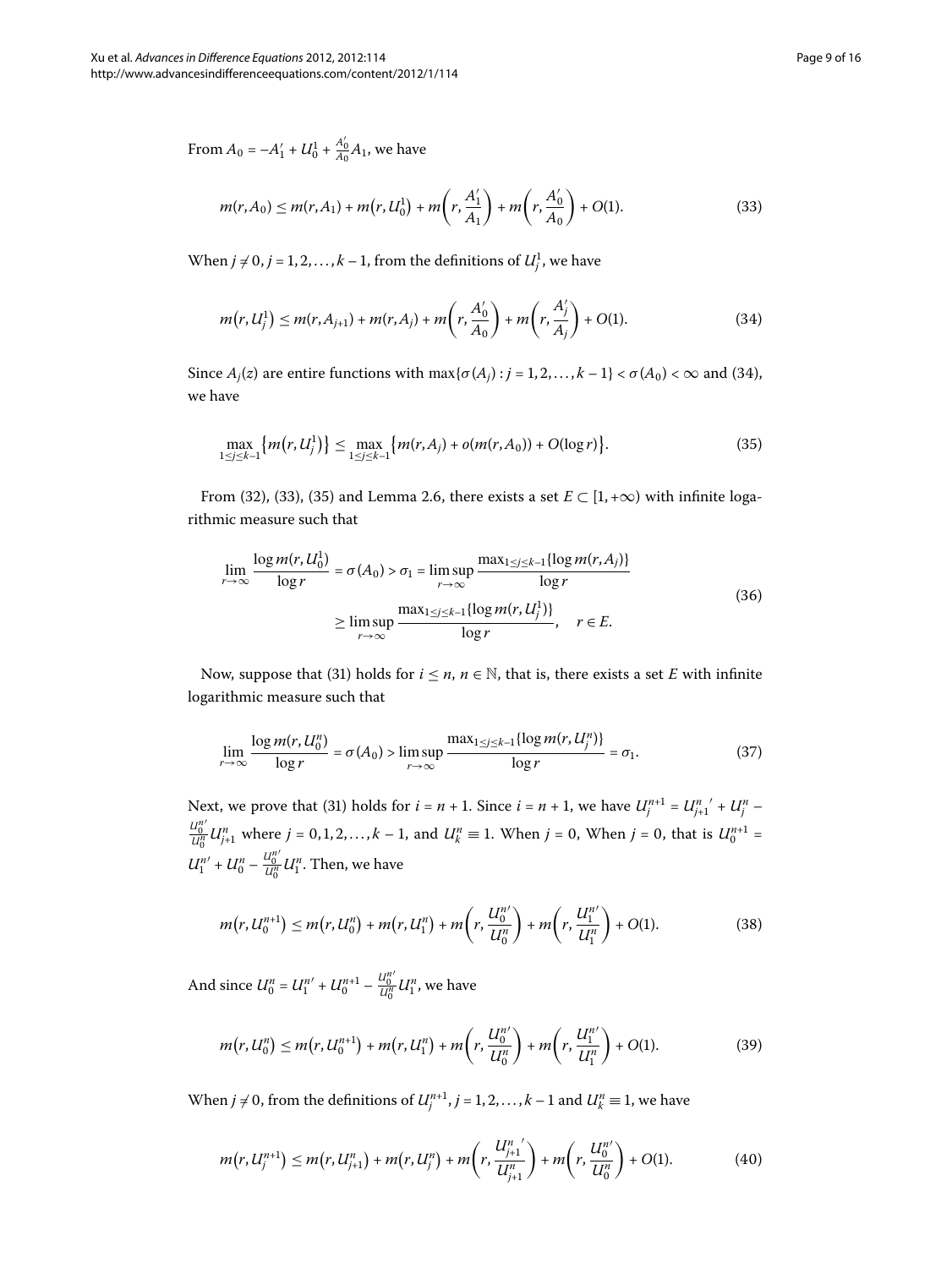From  $(37)-(40)$  $(37)-(40)$  $(37)-(40)$ , there exists a set *E* with infinite logarithmic measure such that

<span id="page-9-4"></span>
$$
\lim_{r \to \infty} \frac{\log m(r, U_0^{n+1})}{\log r} = \lim_{r \to \infty} \frac{\log m(r, U_0^n)}{\log r} = \sigma(A_0) > \sigma_1
$$

$$
= \lim_{r \to \infty} \frac{\max_{1 \le j \le k-1} {\log m(r, U_j^n)} }{\log r}
$$

$$
= \lim_{r \to \infty} \frac{\max_{1 \le j \le k-1} {\log m(r, U_j^{n+1})}}{\log r}.
$$
(41)

Thus, the proof of Lemma 2[.](#page-7-5)7 is completed.  $\Box$ 

**Lemma 2.8** Let  $H_i(z)$  ( $j = 0, 1, ..., k - 1$ ) be meromorphic functions of finite order. If

$$
\limsup_{r \to \infty} \frac{\max_{1 \le j \le k-1} \{ \log m(r, H_j) \}}{\log r} = \beta_1
$$

*and there exists a set*  $E_1$  *with infinite logarithmic measure such that* 

<span id="page-9-0"></span>
$$
\lim_{r \to \infty} \frac{\log m(r, H_0)}{\log r} = \beta_2 > \beta_1
$$

*holds for all*  $r \in E_1$ , then every meromorphic solution of

<span id="page-9-1"></span>
$$
f^{(k)} + H_{k-1}f^{(k-1)} + \dots + H_1f' + H_0f = 0
$$
\n(42)

*satisfies*  $\sigma_2(f) \geq \beta_2$ .

*Proof* Assume that  $f(z)$  is a meromorphic solution of (42). From (42), we have

$$
m(r, H_0) \le m\left(r, \frac{f^{(k)}}{f}\right) + m\left(r, \frac{f^{(k-1)}}{f}\right) + \dots + m\left(r, \frac{f'}{f}\right) + \sum_{j=1}^{k-1} m(r, H_j) + O(1). \tag{43}
$$

By the lemma on logarithmic derivative and  $(43)$ , we have

<span id="page-9-2"></span>
$$
m(r, H_0) \le O\left\{\log rT(r, f)\right\} + \sum_{j=1}^{k-1} m(r, H_j), \quad r \notin E_2,
$$
\n(44)

<span id="page-9-3"></span>where  $E_2 \subset [1, +\infty)$  is a set with finite linear measure[.](#page-7-3) From the assumptions of Lemma 2.6, there exists a set  $E_1$  with infinite logarithmic measure such that for all  $|z| = r \in E_1 - E_2$  we have

$$
r^{\beta_2 - \varepsilon} \le O\{\log r T(r, f)\} + (k - 1)r^{\beta_1 + \varepsilon},\tag{45}
$$

where  $0 < 2\varepsilon < \beta_2 - \beta_1$ . From (45), we have  $\sigma_2(f) \geq \beta_2$ .  $\Box$ 

**Lemma 2.9** (see [12]) *Let f*(*z*) *be a transcendental meromorphic function with*  $\sigma(f) = \sigma$  <  $\infty$ ,  $\Gamma$  = {( $k_1, j_1$ ),..., ( $k_m, j_m$ )} *be a finite set of distinct pairs of integers which satisfy*  $k_i > j_i ≥ 0$ *for i* = 1,..., *m.* And let  $\varepsilon > 0$  be a given constant, then there exists a set  $E_3 \subset (1, \infty)$  that has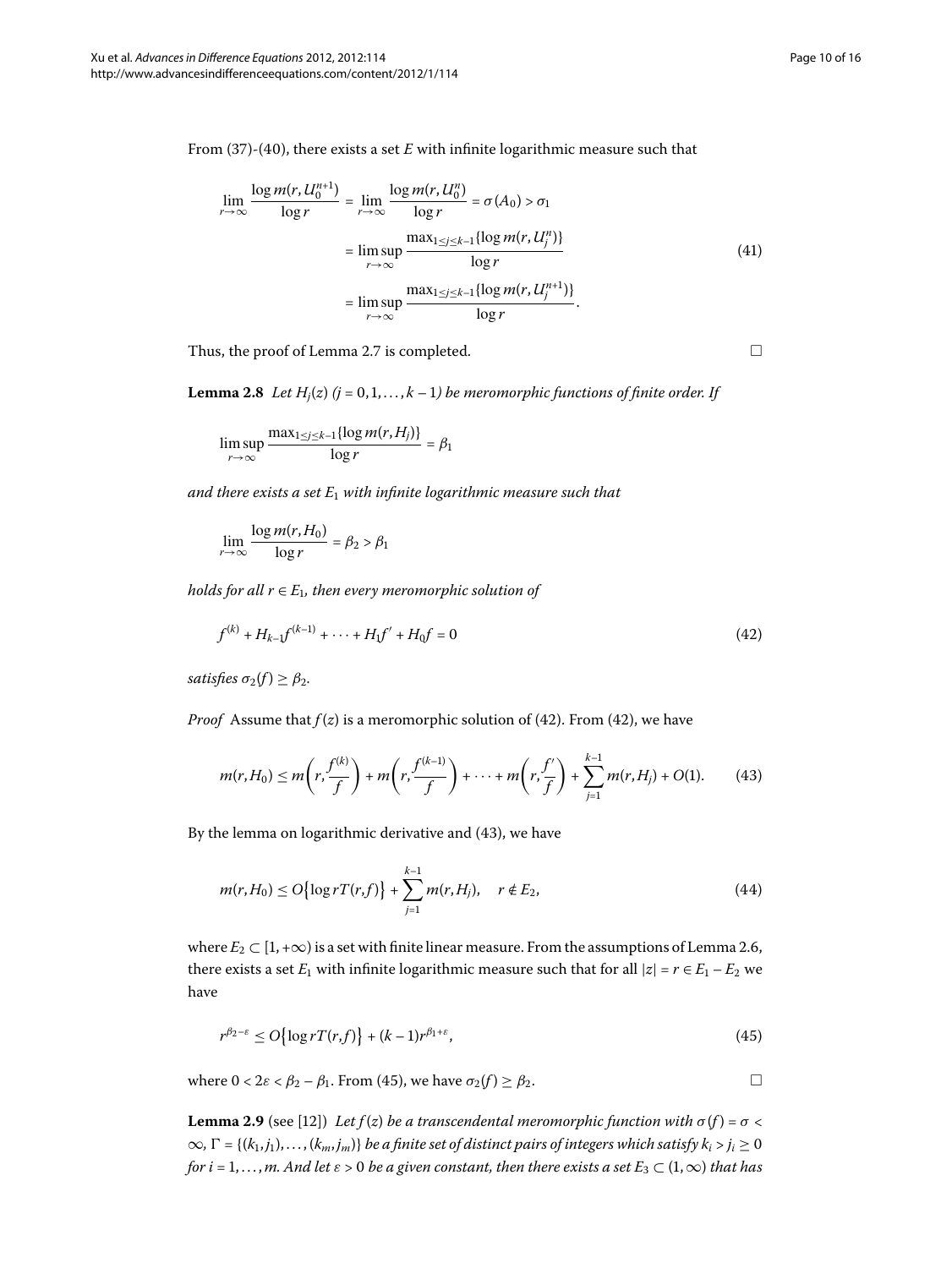<span id="page-10-1"></span>*finite logarithmic measure such that for all z satisfying*  $|z| = r \notin [0,1] \cup E_3$  and  $(k, j) \in \Gamma$ , we *have*

$$
\left|\frac{f^{(k)}(z)}{f^{(j)}(z)}\right| \leq |z|^{(k-j)(\sigma-1+\varepsilon)}.
$$

<span id="page-10-5"></span>**Lemma 2.10** (see [20]) *Let f* (*z*) *be an entire function with*  $\sigma$  (*f*) =  $\sigma$ ,  $\tau$  (*f*) =  $\tau$ ,  $0 < \sigma < \infty$ ,  $0 <$  $\tau < \infty$ *, then for any given*  $\beta < \tau$ *, there exists a set*  $E_4 \subset [1, +\infty)$  *that has infinite logarithmic measure such that for all*  $r \in E_4$ *, we have* 

<span id="page-10-0"></span>
$$
\log M(r, f) > \beta r^{\sigma}.
$$

**Lemma 2.11** Let  $A_0(z)$ ,  $A_1(z)$ , ...,  $A_{k-1}(z)$  be entire functions with finite order and satisfy  $0 < \sigma(A_0) = \sigma(A_1) = \cdots = \sigma(A_{k-1}) = \sigma_2 < \infty$  and  $\max{\{\tau(A_i): i = 1, 2, ..., k-1\}} = \tau_1 < \tau(A_0) = \tau(A_1)$ *τ***, and let U<sub>j</sub>, U<sub>j</sub><sup>'</sup> be stated as in Lemma 2.7, then for any given ε (0 < 2ε < τ – τ<sub>1</sub>), there** exists a set  $E_5$  with infinite logarithmic measure such that

<span id="page-10-2"></span>
$$
\left|U_j^i\right| \le \exp\left\{(\tau_1 + \varepsilon)r^{\sigma_2}\right\}, \qquad \left|U_0^i\right| \ge \exp\left\{(\tau - \varepsilon)r^{\sigma_2}\right\},\tag{46}
$$

*where*  $i \in \mathbb{N}$  *and*  $j = 1, 2, ..., k - 1$ .

*Proof* The inductive method will be used to prove it.

(i[\)](#page-10-0) We first prove that  $U_j^i$  ( $j = 0, 1, ..., k - 1$ ) satisfy (46) when  $i = 1$ . From the definition of  $U_j^1 = A'_{j+1} + A_j - \frac{A'_0}{A_0}A_{j+1}$  ( $j \neq 0$ ) and  $U_0^1 = A'_1 + A_0 - \frac{A'_0}{A_0}A_1$ , we have

<span id="page-10-3"></span>
$$
|U_0^1| \ge |A_0| - |A_1| \left( \left| \frac{A_1'}{A_1} \right| + \left| \frac{A_0'}{A_0} \right| \right)
$$
\n(47)

and

<span id="page-10-4"></span>
$$
\left| U_j^1 \right| \le |A_j| + |A_{j+1}| \left( \left| \frac{A'_{j+1}}{A_{j+1}} \right| + \left| \frac{A'_0}{A_0} \right| \right), \quad j = 1, 2, \dots, k-1, \qquad A_k \equiv 1. \tag{48}
$$

From Lemma 2[.](#page-10-1)9, Lemma 2.10 and (47)-(48), for any  $\varepsilon$  (0 < 4 $\varepsilon$  <  $\tau$  –  $\tau$ <sub>1</sub>), there exists a set  $E_5$  with infinite logarithmic measure such that

$$
\left|U_0^1\right| \geq \exp\left\{\left(\tau - \frac{\varepsilon}{4}\right)r^{\sigma_2}\right\} - 2\exp\left\{\left(\tau_1 + \frac{\varepsilon}{4}\right)r^{\sigma_2}\right\}r^M \geq \exp\left\{\left(\tau - \frac{\varepsilon}{2}\right)r^{\sigma_2}\right\} \tag{49}
$$

and

$$
\begin{aligned} \left| U_j^1 \right| &\leq \exp\left\{ \left( \tau_1 + \frac{\varepsilon}{4} \right) r^{\sigma_2} \right\} + 2 \exp\left\{ \left( \tau_1 + \frac{\varepsilon}{4} \right) r^{\sigma_2} \right\} r^M \\ &\leq \exp\left\{ \left( \tau_1 + \frac{\varepsilon}{2} \right) r^{\sigma_2} \right\}, \quad j \neq 0, \end{aligned} \tag{50}
$$

where  $M > 0$  is a constant, not necessarily the same at each occurrence.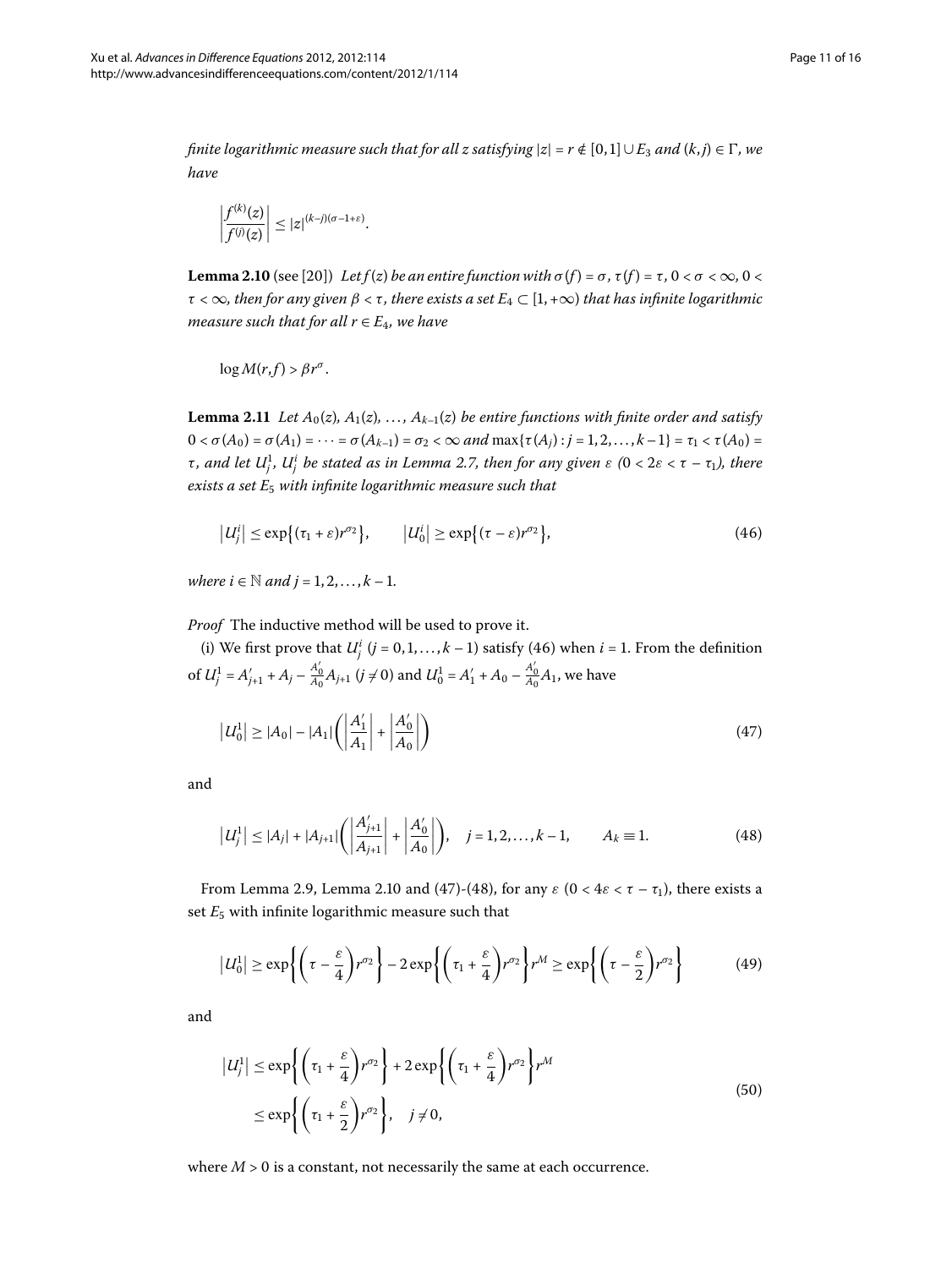(ii) Next, we show that 
$$
U_j^i
$$
  $(j = 0, 1, 2, ..., k - 1)$  satisfy (46) when  $i = 2$ . From  $U_0^2 = U_1^{1'} + U_0^1 - \frac{U_0^1}{U_0^1} U_1^1$  and  $U_j^2 = U_{j+1}^1' + U_j^1 - \frac{U_0^1}{U_0^1} U_{j+1}^1$   $(j = 0, 1, ..., k - 1)$  and  $U_k^1 \equiv 1$ , we have  
\n
$$
|U_0^2| \ge |U_0^1| - |U_1^1| \left( \left| \frac{U_1^1}{U_1^1} \right| + \left| \frac{U_0^1}{U_0^1} \right| \right)
$$
\n(51)

and

<span id="page-11-0"></span>
$$
\left|U_j^2\right| \leq \left|U_j^1\right| + \left|U_{j+1}^1\right| \left(\left|\frac{U_{j+1}^{1'}}{U_{j+1}^1}\right| + \left|\frac{U_0^{1'}}{U_0^1}\right|\right), \quad j = 1, 2, ..., k-1.
$$
\n(52)

By the conclusions of (i) and Lemma 2[.](#page-9-3)9, [\(](#page-11-0)49)-(52), for all  $|z| = r \in E_5$ ,

$$
\left|U_0^2\right| \ge \exp\left\{\left(\tau - \frac{\varepsilon}{2}\right)r^{\sigma_2}\right\} - 2\exp\left\{\left(\tau_1 + \frac{\varepsilon}{2}\right)r^{\sigma_2}\right\}r^M \ge \exp\left\{\left(\tau - \varepsilon\right)r^{\sigma_2}\right\} \tag{53}
$$

and

<span id="page-11-1"></span>
$$
\left|U_j^2\right| \leq \exp\left\{\left(\tau_1 + \frac{\varepsilon}{2}\right)r^{\sigma_2}\right\} + 2\exp\left\{\left(\tau_1 + \frac{\varepsilon}{2}\right)r^{\sigma_2}\right\}r^M \leq \exp\left\{\left(\tau_1 + \varepsilon\right)r^{\sigma_2}\right\}, \quad j \neq 0. \quad (54)
$$

(iii[\)](#page-10-0) Now, suppose that (46) holds for  $i \le n$ ,  $n \in \mathbb{N}$ , that is, for any given  $\varepsilon$  ( $0 < 4\varepsilon < \tau - \tau_1$ ), there exists a set  $E_5$  with infinite logarithmic measure such that

$$
\left|U_j^i\right| \leq \exp\left\{(\tau_1 + \varepsilon)r^{\sigma_2}\right\}, \qquad \left|U_0^i\right| \geq \exp\left\{(\tau - \varepsilon)r^{\sigma_2}\right\} \quad (i \leq n, j = 1, 2, \dots, k-1). \tag{55}
$$

From  $U_0^{n+1} = U_1^{n'} + U_0^n - \frac{U_0^{n'}}{U_0^n}$  $\frac{U_0^{n'}}{U_0^n} U_1^n$  and  $U_j^{n+1} = U_{j+1}^n' + U_j^n - \frac{U_0^{n'}}{U_0^n}$  $\frac{u_0^n}{u_0^n} U_{j+1}^n$   $(j = 0, 1, ..., k-1)$  and  $U_k^n \equiv 1$ , we have

$$
|U_0^{n+1}| \ge |U_0^n| - |U_1^n| \left( \left| \frac{U_1^{n'}}{U_1^n} \right| + \left| \frac{U_0^{n'}}{U_0^n} \right| \right) \tag{56}
$$

and

$$
\left|U_j^{n+1}\right| \leq \left|U_j^n\right| + \left|U_{j+1}^n\right| \left(\left|\frac{U_{j+1}^{n'}}{U_{j+1}^n}\right| + \left|\frac{U_0^{n'}}{U_0^n}\right|\right), \quad j = 1, 2, \dots, k-1. \tag{57}
$$

Then, from Lemma 2[.](#page-9-3)9 and [\(](#page-11-2)55)-(57), for all  $|z| = r \in E_5$ ,

$$
\left|U_j^{n+1}\right| \leq \exp\left\{(\tau_1+\varepsilon)r^{\sigma_2}\right\} + 2\exp\left\{(\tau_1+\varepsilon)r^{\sigma_2}\right\}r^M \leq \exp\left\{(\tau_1+2\varepsilon)r^{\sigma_2}\right\}, \quad j \neq 0 \tag{58}
$$

and

$$
\left|U_0^{n+1}\right| \geq \exp\left\{(\tau-\varepsilon)r^{\sigma_2}\right\} - 2\exp\left\{(\tau_1+\varepsilon)r^{\sigma_2}\right\}r^M \geq \exp\left\{(\tau-2\varepsilon)r^{\sigma_2}\right\}.
$$
 (59)

Thus, we complete the proof of Lemma 2[.](#page-10-5)11.  $\Box$ 

<span id="page-11-2"></span>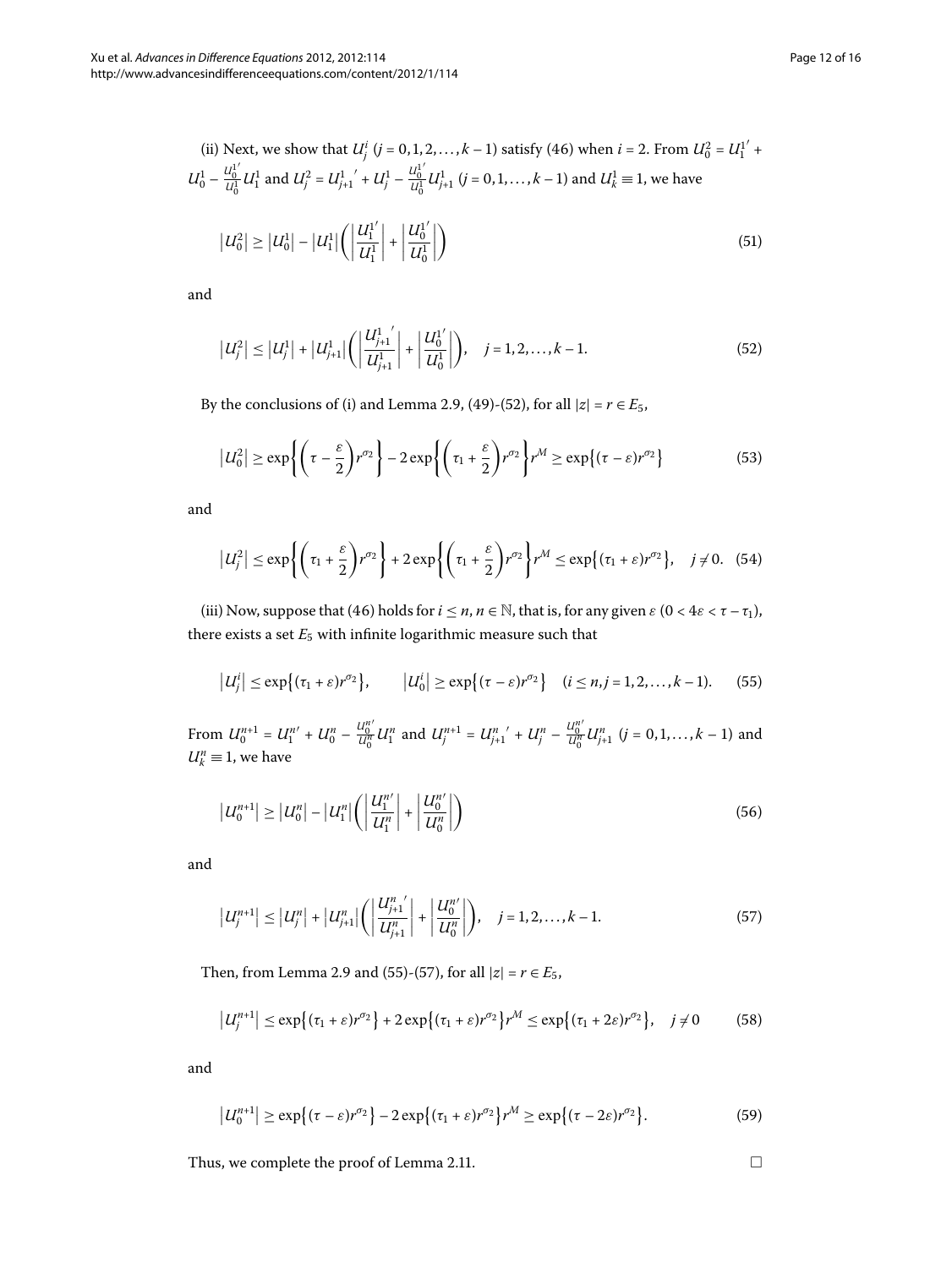**Lemma 2.12** Let  $B_j(z)$ ,  $j = 0, 1, \ldots, k - 1$  be meromorphic functions with  $\max{\{\sigma(B_j) : j = 1\}}$  $\{1, 2, \ldots, k-1\} = \sigma_4 < \sigma(B_0) = \sigma_3$  and  $\delta(\infty, B_0) = \underline{\lim}_{r \to \infty} \frac{m(r, B_0)}{T(r, B_0)} > 0$ . Then every meromorphic *solution f of the equation*

<span id="page-12-2"></span><span id="page-12-0"></span>
$$
f^{(k)} + B_{k-1}f^{(k-1)} + \dots + B_1f' + B_0f = 0
$$
\n(60)

*satisfies*  $\sigma_2(f) \geq \sigma_3$ .

*Proof* Let *f* be a meromorphic solution of Equation (60[\)](#page-12-0), by (60), we have

<span id="page-12-1"></span>
$$
m(r, B_0) \le m\left(r, \frac{f^{(k)}}{f}\right) + m\left(r, \frac{f^{(k-1)}}{f}\right) + \dots + m\left(r, \frac{f'}{f}\right) + \sum_{j=1}^{k-1} m(r, B_j)
$$
  
\n
$$
\le O\left\{\log rT(r, f)\right\} + \sum_{j=1}^{k-1} T(r, B_j), \quad r \notin E_6,
$$
\n(61)

where  $E_6 \subset [1, +\infty)$  is a set with finite linear measure. By Lemma 2.6, there exists a set *E* with infinite logarithmic measure such that for all  $|z| = r \in E$ , we have

<span id="page-12-4"></span><span id="page-12-3"></span>
$$
\lim_{r \to \infty} \frac{\log T(r, B_0)}{\log r} = \sigma_3, \quad r \notin E. \tag{62}
$$

Since  $\delta(\infty, B_0) > 0$  $\delta(\infty, B_0) > 0$  $\delta(\infty, B_0) > 0$ , then for any given  $\varepsilon$  (0 < 2 $\varepsilon$  <  $\sigma_3 - \sigma_4$ ) and for all  $r \in E$ , by (62), we have

<span id="page-12-5"></span>
$$
m(r, B_0) \ge r^{\sigma_3 - \varepsilon}.\tag{63}
$$

From  $(61)$  $(61)$  and  $(63)$ , we have

$$
r^{\sigma_3 - \varepsilon} \le O\{\log r T(r, f)\} + (k - 1)r^{\sigma_4 + \varepsilon}, \quad r \in E - E_6. \tag{64}
$$

From (64), we can get  $\sigma_2(f) \ge \sigma_3 = \sigma(B_0)$ .

<span id="page-12-6"></span>**Lemma 2.13** (see [12[\]](#page-15-20)) *Let f(z) be a transcendental meromorphic function and*  $\alpha$  > 1 *be a given constant, for any given*  $\varepsilon > 0$ , there exists a set  $E_7 \subset [1,\infty)$  that has finite logarithmic *measure and a constant*  $M > 0$  *that depends only on*  $\alpha$  *and*  $(m, n)$   $(m, n \in \{0, \ldots, k\}$  *with*  $m$  < *n*) such that for all z satisfying  $|z| = r \notin [0, 1] \cup E_7$ , we have

$$
\left|\frac{f^{(n)}(z)}{f^{(m)}(z)}\right| \leq M \left(\frac{T(\alpha r,f)}{r} \left(\log^{\alpha} r\right) \log T(\alpha r,f)\right)^{n-m}.
$$

**Lemma 2.14** Let  $B_i(z)$ ,  $j = 0, 1, ..., k-1$  be meromorphic functions of finite order. If there ex*ist positive constants*  $\sigma_5$ ,  $\beta_3$ ,  $\beta_4$  ( $0 < \beta_3 < \beta_4$ ) and a set  $E_8$  with infinite logarithmic measure *such that*

$$
\max\{|B_j(z)|: j=1,2,\ldots,k-1\} \leq \exp\{\beta_3 r^{\sigma_5}\}, \quad |B_0(z)| \geq \exp\{\beta_4 r^{\sigma_5}\}\
$$

*hold for all*  $|z| = r \in E_8$ *, then every meromorphic solution of [\(](#page-12-0)60) satisfies*  $\sigma_2(f) \ge \sigma_5$ *.*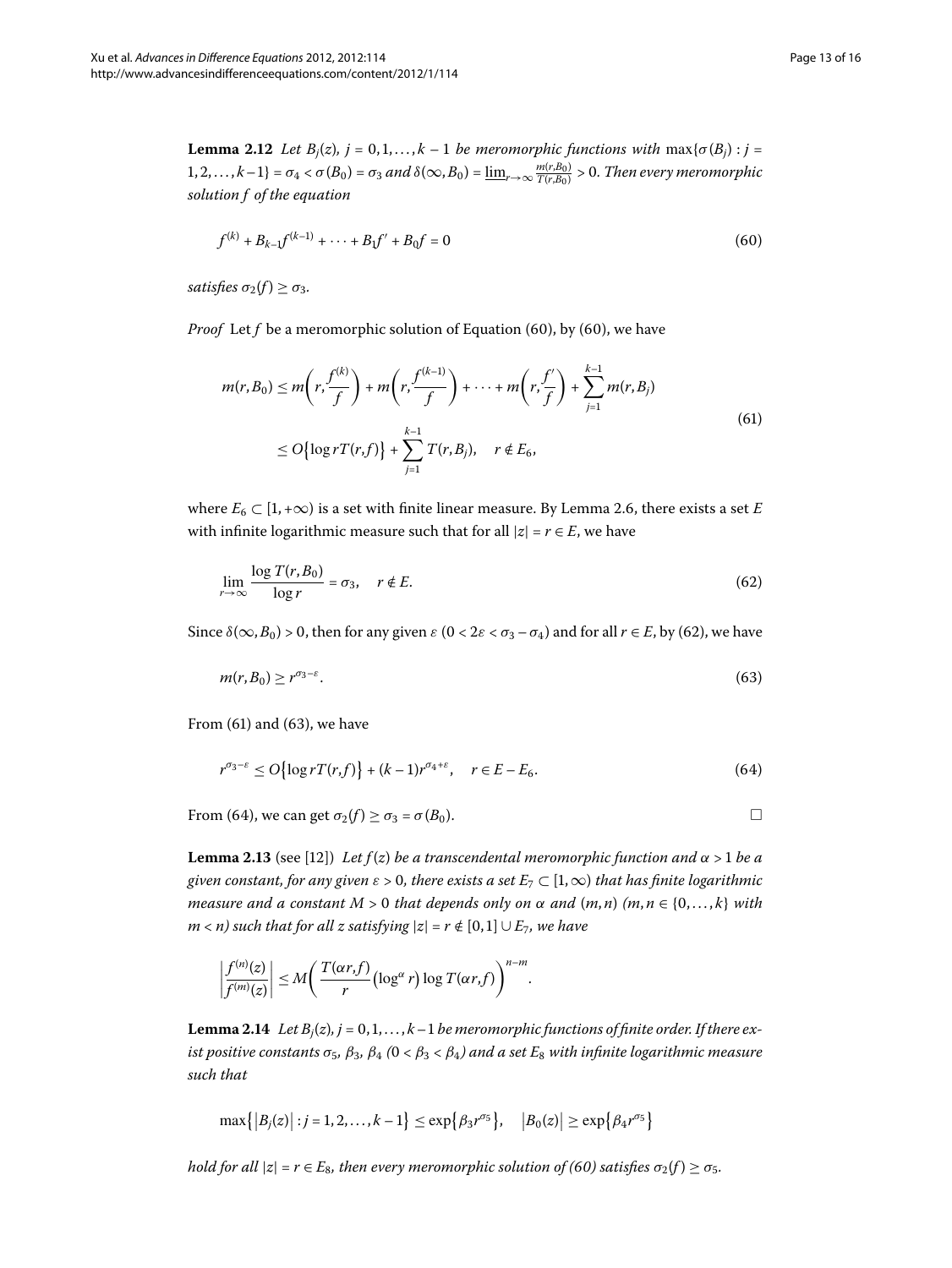*Proof* Suppose that *f* is a meromorphic solution of (60[\)](#page-12-0), by (60), we have

<span id="page-13-1"></span><span id="page-13-0"></span>
$$
|B_0(z)| \le \left| \frac{f^{(k)}}{f} \right| + \sum_{j=1}^{k-1} |B_j(z)| \left| \frac{f^{(j)}}{f} \right|.
$$
 (65)

By Lemma 2.13, there exists a set  $E_7$  with finite logarithmic measure such that for all  $|z|$  =  $r \notin E_7$ , we have

<span id="page-13-2"></span>
$$
\left|\frac{f^{(j)}}{f}\right| \le M\big[T(2r,f)\big]^j, \quad j=1,2,\ldots,k,\tag{66}
$$

<span id="page-13-3"></span>where  $M > 0$  is a constant[.](#page-12-6) By (65), (66) and the assumptions of Lemma 2.14, for all  $|z| =$  $r \in E_8 - E_7$ , we have

$$
\exp\{\beta_4 r^{\sigma_5}\} \le M\big[T(2r,f)\big]^k \exp\{\beta_3 r^{\sigma_5}\}.\tag{67}
$$

Since  $0 < \beta_3 < \beta_4$ , by (67), we have  $\sigma_2(f) \ge \sigma_5$ .

**Lemma 2.15** (see [\[](#page-15-19)19]) *Let*  $A_0, A_1, \ldots, A_{k-1}, F \neq 0$  *be meromorphic functions, if f is a meromorphic solution of the equation*

<span id="page-13-4"></span>
$$
f^{(k)} + A_{k-1}f^{(k-1)} + \cdots + A_0f = F,
$$

*then we have the following statements:*

- $(i)$  *if*  $\max{\{\sigma(F), \sigma(A_i)\}}$ ;  $j = 0, 1, ..., k 1\} < \sigma(f) = \sigma \leq \infty$ , then  $\sigma(f) = \lambda(f) = \overline{\lambda}(f)$ ;
- *(ii) if*  $\max{\{\sigma_2(F), \sigma_2(A_i); j = 0, 1, ..., k 1\}} < \sigma_2(f) = \sigma$ , then  $\sigma_2(f) = \lambda_2(f) = \overline{\lambda}_2(f)$ .

**Lemma 2.16** (see [20, Theorem 1]) Let  $A_i(z)$  ( $j = 0, 1, ..., k-1$ ) be entire functions satisfying  $0 < \sigma(A_{k-1}) = \cdots = \sigma(A_1) = \sigma(A_0) < \infty$ ,  $\max{\{\tau(A_i) : j = 1, 2, ..., k - 1\}} < \tau(A_0) < \infty$ , then *every solution*  $f \not\equiv 0$  *of* [\(](#page-2-3)3) *satisfies*  $\sigma_2(f) = \sigma(A_0)$ *.* 

# **3 Proofs of theorems**

### **3.1 The proof of Theorem [1.1](#page-2-4)**

To prove the conclusions of Theorem 1[.](#page-2-4)1, we will consider two cases as follows.

Case 1. Suppose that  $\max{\{\sigma(A_i): i = 1, 2, ..., k - 1\}} < \sigma(A_0) < \infty$ .

(i[\)](#page-2-3) First, we prove that  $\overline{\lambda}_2(f - \varphi) = \sigma_2(f)$ . Assume that  $f \neq 0$  is a solution of (3), from ref. [9], we have  $\sigma_2(f) = \sigma(A_0)$ . Set  $g = f - \varphi$ . Since  $\sigma_2(\varphi) < \sigma(A_0)$ , then  $\sigma_2(g) = \sigma_2(f)$  $\sigma(A_0)$  and  $\overline{\lambda}_2(g) = \overline{\lambda}_2(f - \varphi)$ [.](#page-3-4) By Lemma 2.1, we get that *g* satisfies Equation (4). Set *F* =  $\varphi^{(k)}$  +  $A_{k-1}\varphi^{(k-1)}$  +  $\cdots$  +  $A_0\varphi$ . If  $F \equiv 0$ , from ref. [9[\]](#page-15-22), we have  $\sigma_2(\varphi) = \sigma(A_0)$ , we can get a contradiction. Then  $F \neq 0$ , by Lemma 2.15, we have  $\overline{\lambda}_2(g) = \lambda_2(g) = \sigma_2(g) = \sigma(A_0)$ . Thus, we have  $\overline{\lambda}_2(f - \varphi) = \lambda_2(f - \varphi) = \sigma_2(f) = \sigma(A_0).$ 

(ii) Second, we prove that  $\overline{\lambda}_2(f' - \varphi) = \sigma_2(f)$ . Set  $g_1 = f' - \varphi$ , then  $\sigma_2(g_1) = \sigma_2(f) = \sigma(A_0)$ . From Lemma 2[.](#page-4-6)2, we get that  $g_1$  satisfies Equation [\(](#page-4-5)5). Set  $F_1 = \varphi^{(k)} + U^1_{k-1} \varphi^{(k-1)} + \cdots + U^1_0 \varphi$ , where  $U_j^1$   $(j = 0, 1, ..., k - 1)$  $(j = 0, 1, ..., k - 1)$  $(j = 0, 1, ..., k - 1)$  are stated as in Lemma 2.2. If  $F_1 \equiv 0$ , from Lemma 2.7 and Lemma 2.8, we have  $\sigma_2(\varphi) \ge \sigma(A_0)$ , a contradiction with  $\sigma_2(\varphi) < \sigma(A_0)$ . Hence  $F_1 \ne 0$ . By Lemma 2.15, we get  $\overline{\lambda}_2(f' - \varphi) = \lambda_2(f' - \varphi) = \sigma_2(f)$ .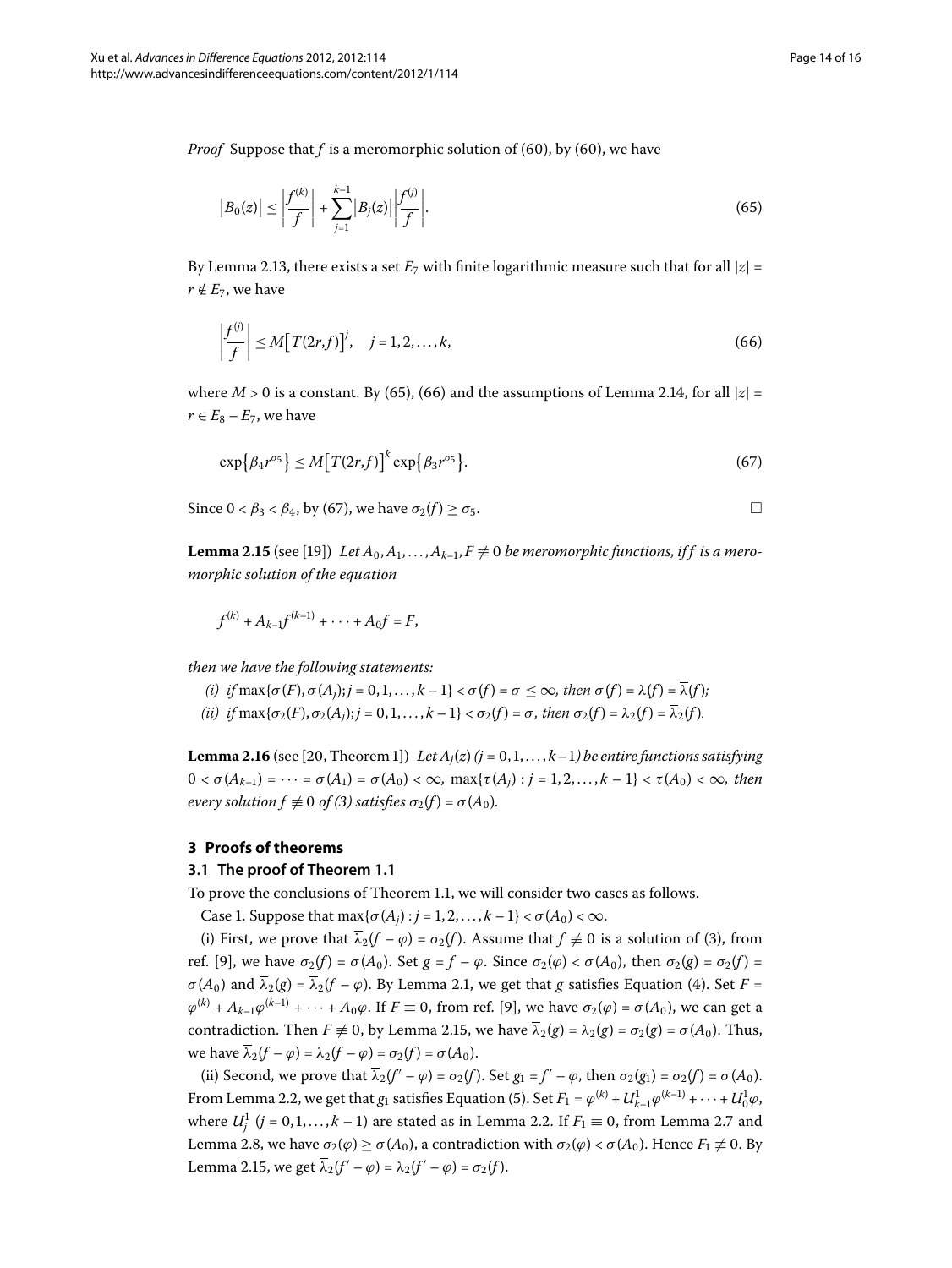(iii) Now, we prove that  $\overline{\lambda}_2(f'' - \varphi) = \sigma_2(f)$ . Set  $g_2 = f'' - \varphi$ , then  $\sigma_2(g_2) = \sigma_2(f) = \sigma(A_0)$ . From Lemma 2.3, we get that  $g_2$  satisfies Equation [\(](#page-5-3)12). Set  $F_2 = \varphi^{(k)} + U_{k-1}^2 \varphi^{(k-1)} + \cdots + U_0^2 \varphi$ , where  $U_j^2$   $(j = 0, 1, \ldots, k - 1)$  are stated as in Lemma 2[.](#page-7-5)3. If  $F_2 \equiv 0$ , from Lemma 2.7 and Lemma 2.8, we have  $\sigma$ <sub>2</sub>(*ϕ*) ≥ *σ*(*A*<sub>0</sub>), a contradiction with *σ*<sub>2</sub>(*ϕ*) < *σ*(*A*<sub>0</sub>). Hence *F*<sub>2</sub>  $\neq$  0. By Lemma 2.15, we get  $\overline{\lambda}_2(f'' - \varphi) = \lambda_2(f'' - \varphi) = \sigma_2(f)$ .

(iv) Set  $g_3 = f''' - \varphi$ [.](#page-13-3) From Lemmas 2.4, 2.7, 2.8 and Lemma 2.15, using the same argument as in Case 1(iii), we can get  $\overline{\lambda}_2(f''' - \varphi) = \lambda_2(f''' - \varphi) = \sigma_2(f)$  easily.

(v) We will prove that  $\overline{\lambda}_2(f^{(i)} - \varphi) = \sigma_2(f)$  ( $i > 3, i \in \mathbb{N}$ ). Set  $g_i = f^{(i)} - \varphi$ , then  $\sigma_2(g_i) = \sigma_2(f)$ *σ*[\(](#page-6-2)*A*<sub>0</sub>). From Lemma 2.5, we have *g<sub>i</sub>* satisfies Equation (22). Set  $F_i = \varphi^{(k)} + U_{k-1}^i \varphi^{(k-1)}$  +  $\cdots$  +  $U^i_0\varphi$ , where  $U^i_j$   $(j = 0, 1, \ldots, k - 1; i \in \mathbb{N})$  are stated as in Lemma 2.5. If  $F_i \equiv 0$ , from Lemma 2[.](#page-7-5)7 and Lemma 2.8, we have  $σ_2(φ) ≥ σ(A_0)$ , a contradiction with  $σ_2(φ) < σ(A_0)$ . Hence  $F_i \neq 0$ [.](#page-13-3) By Lemma 2.15, we get  $\overline{\lambda}_2(f^{(i)} - \varphi) = \lambda_2(f^{(i)} - \varphi) = \sigma_2(f)$ .

Case 2. Suppose that  $0 < \sigma(A_{k-1}) = \cdots = \sigma(A_1) = \sigma(A_0) < \infty$  and  $\max{\{\tau(A_i) : j = \tau(A_i)\}}$  $1, 2, \ldots, k - 1$  =  $\tau_1 < \tau(A_0) = \tau$ .

[\(](#page-2-3)i) We first prove that  $\overline{\lambda}_2(f - \varphi) = \sigma_2(f)$ . Assume that  $f \neq 0$  is a solution of (3), by Lemma 2[.](#page-13-4)16, we have  $\sigma_2(f) = \sigma(A_0) > 0$ . Set  $g = f - \varphi$ . Since  $\varphi \neq 0$  is an entire function satisfying  $\sigma_2(\varphi) < \sigma(A_0)$ , then we have  $\sigma_2(g) = \sigma_2(f) = \sigma(A_0)$  and  $\overline{\lambda}_2(g) = \overline{\lambda}_2(f - \varphi)$ . From Lemma 2[.](#page-3-4)1, we get that *g* satisfies Equation (4[\)](#page-3-3). We will affirm  $F \neq 0$ . If  $F \equiv 0$ , by Lemma 2[.](#page-13-4)16, we get  $\sigma_2(\varphi) = \sigma_2(A_0)$ , a contradiction. Hence  $F \neq 0$ . From the assumptions of Theorem 1.1, we get

 $\max\{\sigma_2(F), \sigma_2(A_j) : j = 0, 1, ..., k-1\} < \sigma_2(g) = \sigma(A_0).$ 

From Lemma 2[.](#page-13-3)15(ii), we have  $\overline{\lambda}_2(f - \varphi) = \lambda_2(f - \varphi) = \sigma_2(f) = \sigma(A_0)$ .

(ii) Now we prove that  $\overline{\lambda}_2(f' - \varphi) = \sigma_2(f)$ . Let  $g_1 = f' - \varphi$ . Since  $\sigma_2(\varphi) < \sigma(A_0)$ , we have  $\sigma_2(g_1) = \sigma_2(f) = \sigma(A_0)$  $\sigma_2(g_1) = \sigma_2(f) = \sigma(A_0)$  $\sigma_2(g_1) = \sigma_2(f) = \sigma(A_0)$ . By Lemma 2.2, we have  $g_1$  satisfies Equation (5). If  $F_1 \equiv 0$ , from Lemma 2[.](#page-12-6)11 and Lemma 2.14, we have  $\sigma_2(\varphi) \ge \sigma(A_0)$ . Then we can get a contradiction with  $\sigma_2(\varphi) < \sigma(A_0)$ [.](#page-13-3) Therefore, we have  $F_1 \not\equiv 0$ . By (5) and Lemma 2.15, we have  $\lambda_2(f' - \varphi) =$  $λ_2(f' - φ) = σ_2(f) = σ(A_0).$ 

Similar to the arguments as in Case  $1(iii)-(v)$  and by using Lemmas 2[.](#page-10-5)3-2.5, 2.11 and Lemma 2[.](#page-12-6)14, we can get

$$
\overline{\lambda}_2(f^{(i)} - \varphi) = \lambda_2(f^{(i)} - \varphi) = \sigma_2(f) = \sigma(A_0) \quad (i \in \mathbb{N}).
$$

Thus, the proof of Theorem 1[.](#page-2-4)1 is completed.

# **3.2 The proof of Theorem [1.2](#page-2-5)**

Since  $A_i(z)$  ( $j = 1, 2, ..., k-1$ ) are polynomials and  $A_0(z)$  is a transcendental entire function, then we have that  $A_i(z)$  ( $j = 0, 1, 2, \ldots, k - 1$ ) satisfy the condition of Theorem 1[.](#page-2-4)1. By using the same argument as in Theorem 1[.](#page-13-3)1 and Lemma 2.15(i), we can get the conclusions of Theorem 1[.](#page-2-5)2 easily.

Thus, we omit the process of proving Theorem 1.2.

# **3.3 The proof of Theorem [1.3](#page-3-0)**

According to the conditions of Theorem 1[.](#page-3-0)3, we can easily get the conclusions of Theo-rem 1[.](#page-2-4)3 by using the similar argument as in Theorem 1.1 and Lemma 2.15.